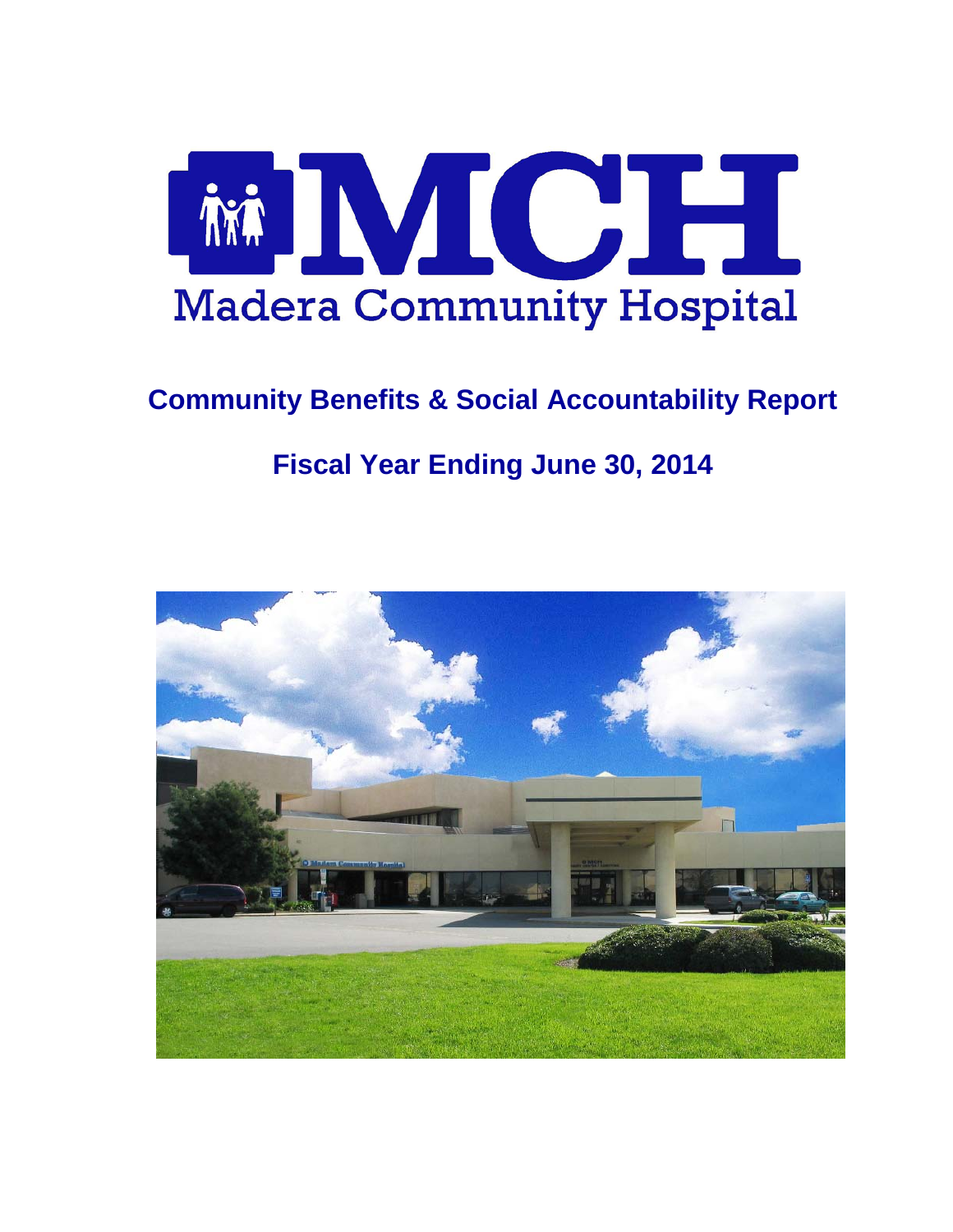# **MADERA COMMUNITY HOSPITAL**

**Evan Rayner Chief Executive Officer July 1, 2013 – June 30, 2014**

**Prepared in Compliance with California's Community Benefit Law SB697 By LaWanna Cortez Madera Community Hospital [www.maderahospital.org](http://www.maderahospital.org/) 1250 East Almond Avenue Madera, CA 93637 559-675-2705 [lcortez@maderahospital.org](mailto:lcortez@maderahospital.org)**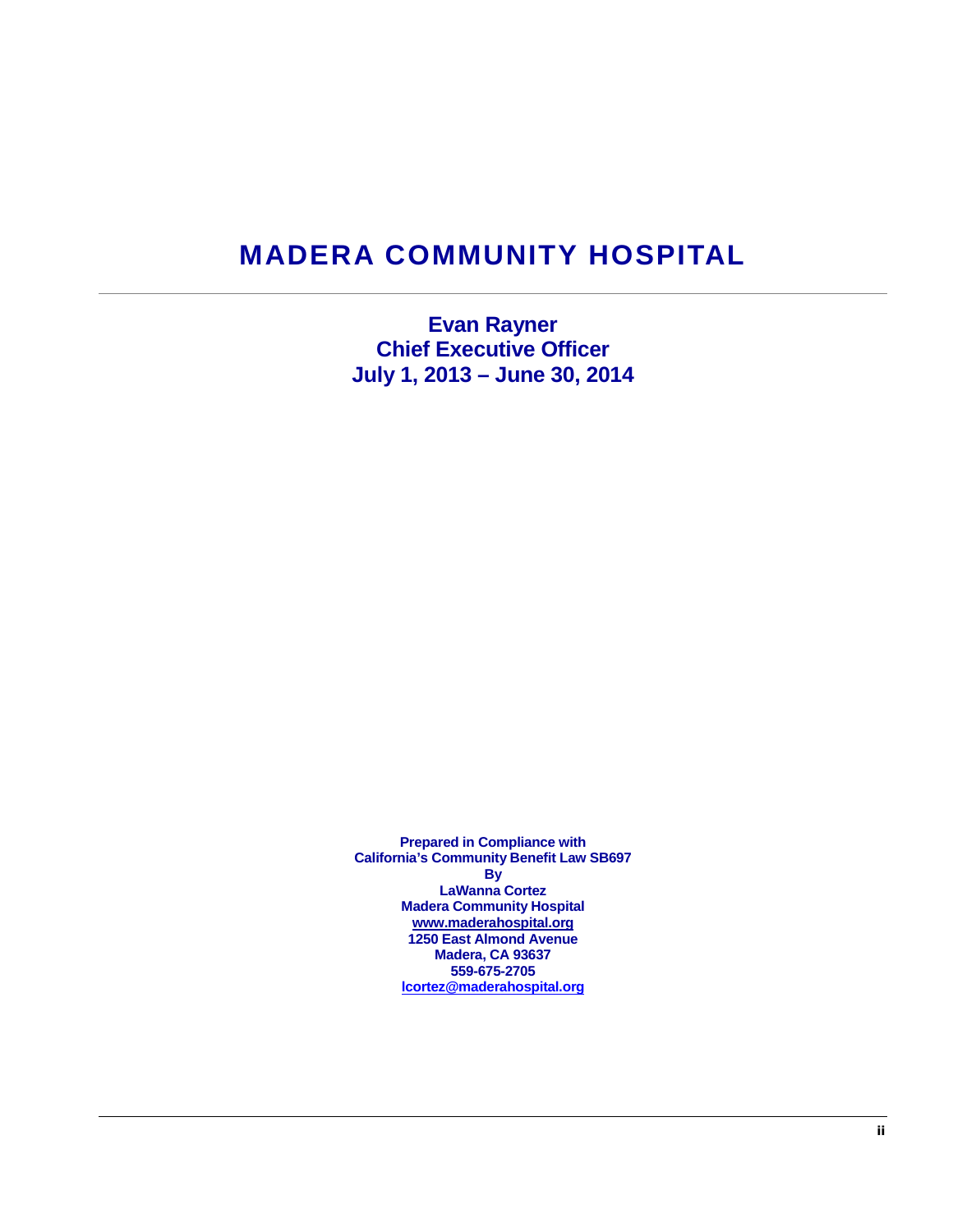### **Table of Contents 2013 - 2014**

### **Introduction & Background**

- Organizational Structure Board of Trustees
- Mission & Vision Statement
- Community Description

### **Planning & Public Review**

- Community Involvement & Participation In the Needs Assessment Process
- Board and Hospital Staff in Planning Process
- Community Needs Assessment: Hospital Council of Northern and Central California
	- o Fresno, Madera, Tulare & King Counties
- Vision Madera 2025 Program
- Federal, State & Community Surveys / Reports
- Hospital Programs Designed to Meet Community Needs

#### **Community Benefits Executive Summary:**

- Community Health Improvement Services
- Health Professions Education
- Subsidized Health Services
- Financial & In-Kind Contributions
- Community Building Activities

#### **Community Benefits Programs Summary**

#### **Community Benefits Programs Details**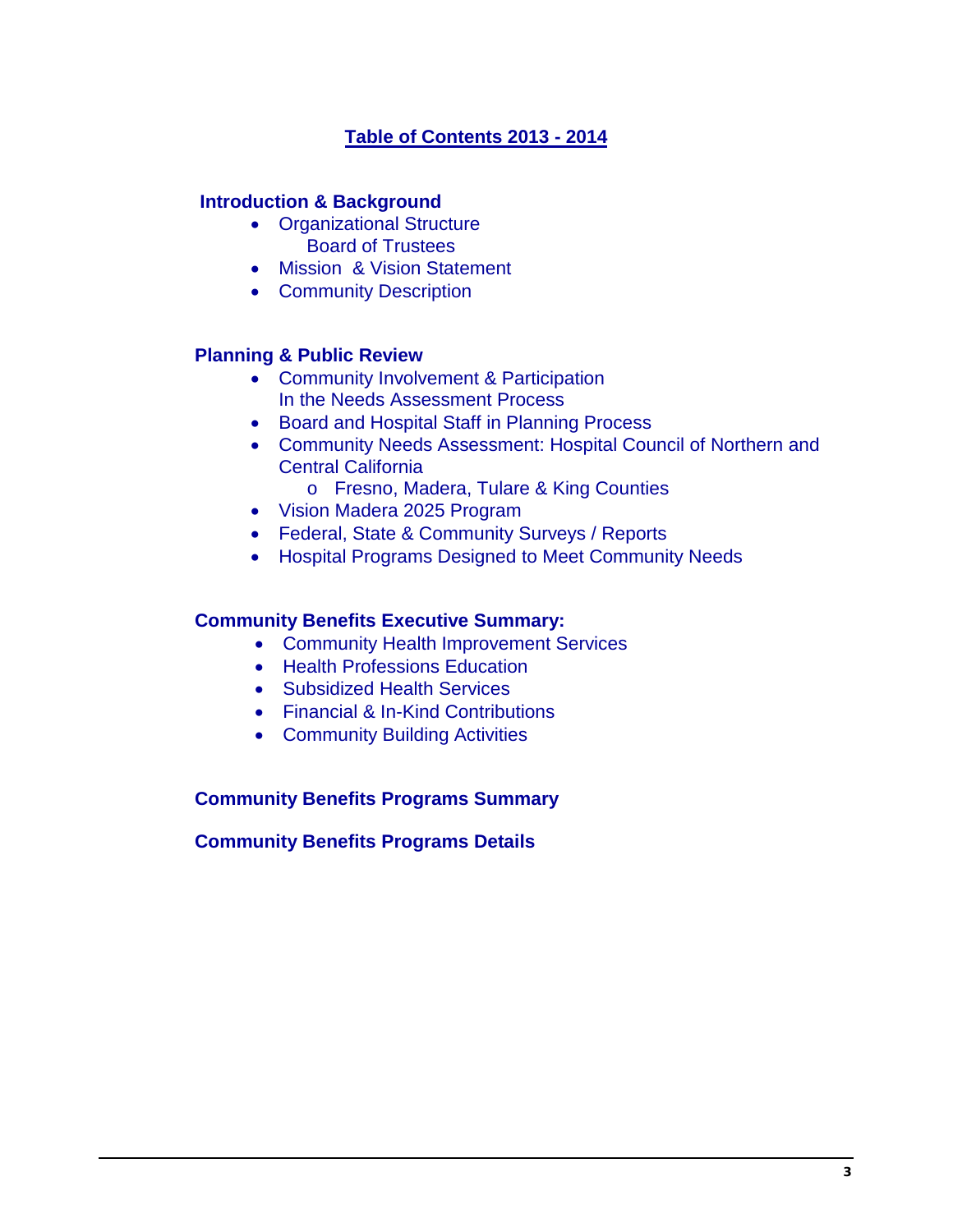# **Madera Community Hospital**

## **Introduction & Background**

*Madera Community Hospital (MCH)* is a general acute care hospital, fully accredited by the American Osteopathic Association Healthcare Facilities Accreditation Program (HFAP) and licensed by the California Department of Public Health. MCH is a member of the Hospital Council of Northern and Central California and the California Hospital Association.

Madera Community Hospital (MCH) opened on October 1, 1971 as a 63-bed community hospital. Today, MCH provides an array of sophisticated diagnostic and treatment services in a 106-bed setting. As a private, not for profit community hospital (501(c) 3), incorporated in the State of California, MCH is dedicated to providing quality healthcare services to Madera and the surrounding communities.

Growing to meet the needs of the community, MCH opened a new 16-bed Emergency Department and 10-bed Intensive Care Unit in December of 2000 in a 15,000 square foot addition to the original building. The facility has a separate ambulance entrance, and elevator to transport patients directly from ER to ICU. In 2012, the hospital completed construction and opened a 13,000 square foot Central Utility Plant to support the buildings and services provided on the main campus.

Services at MCH include: surgery (both inpatient and outpatient), 24-hour emergency services, specialized intensive care unit, cardiac care unit , medical and surgical care units, maternity care, (including private birthing suites), diagnostic radiology, physical therapy, respiratory therapy, occupational therapy, speech therapy, health education and support groups, and operates two provider-based rural health clinics.

The Madera Family Health Services (FHS) Clinic, located on the Hospital campus, is open from 8:30 a.m. to 6:00 p.m. seven days per week (closed some holidays). Appointments may be made in advance and walk-ins are seen on a first come/first served basis. The FHS Clinic is staffed with Family Nurse Practitioners and Physician Assistants. A separate Specialty Clinic is also operated in which contracted physicians see patients with certain special health needs.

Madera Community Hospital expanded to provide services at the Chowchilla Medical Center (a rural health clinic) in 2008. The Chowchilla Medical Center, located at 285 Hospital Drive in Chowchilla, is staffed with a full-time Nurse Practitioner or Physician Assistant Monday through Friday and a half day on Saturday. Appointments may be made in advance and walk-ins are seen on a first come/first served basis.

The MCH medical staff consists of a number of active and courtesy staff, practicing in primary care and internal medicine and a broad range of specialties. The hospital employs over 800 people in 46 departments.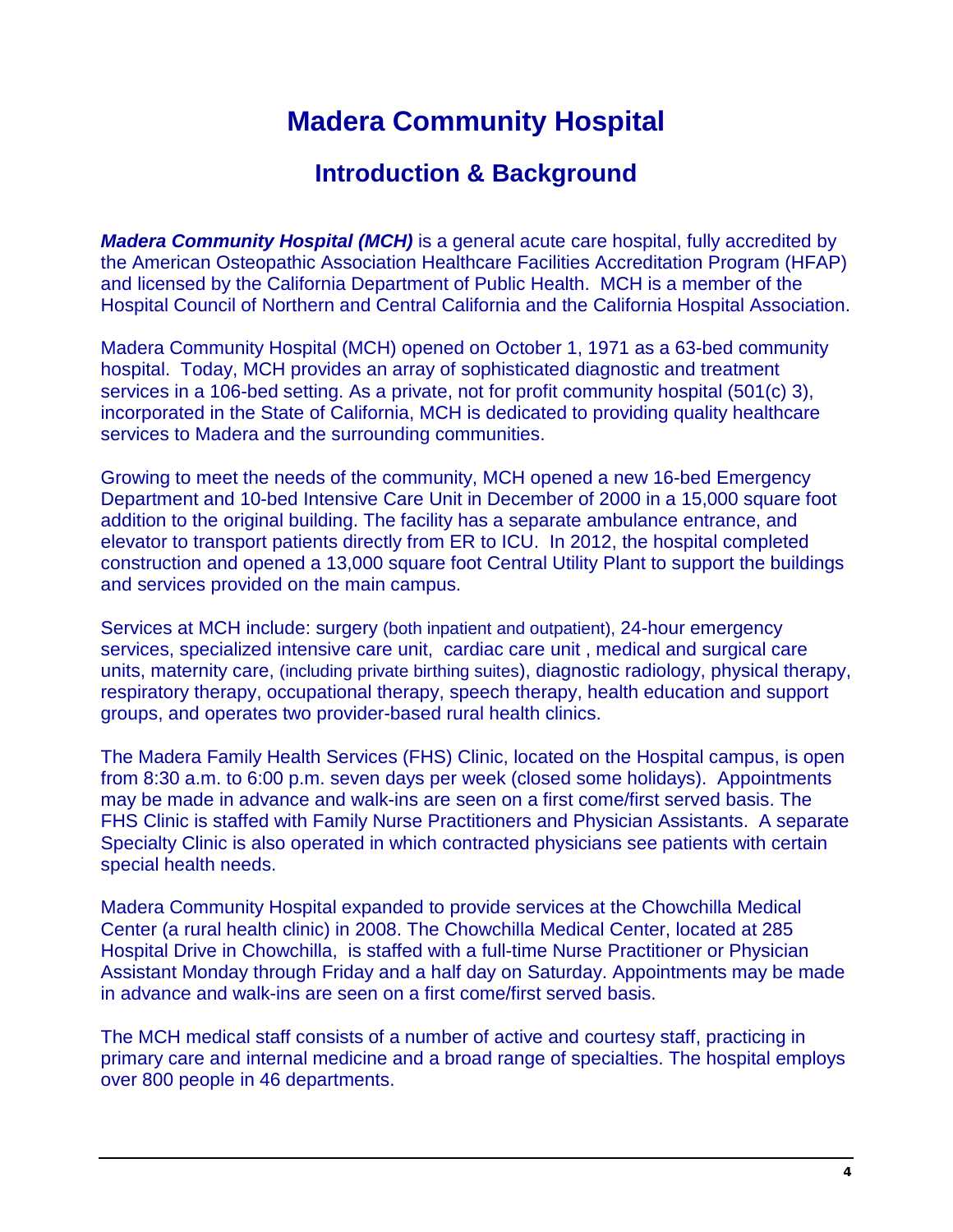# **Organizational Structure Madera Community Hospital Board of Trustees - June 30, 2014**

Madera Community Hospital is a 501(c)3, not-for-profit community health resource, dedicated to actively promoting and maintaining the health and well-being of residents in western Madera County.

Madera Community Hospital is governed by a 16 member Board of Trustees. The Board is comprised of community members and local physicians. Listed below are current members of the MCH Board of Trustees.

**Chair** Robert Poythress Vice President Citizens Business Bank

Margaret Diebert **Business Owner** Creative Copy Mike Diebert **Business Owner** Creative Copy William Driggs Businessman Retired Anita Eden **Hospital Business Manager** Retired Duane Furman, Ed. D. Educator Retired Stell Manfredi Chief Operating Administrator Retired Wally Nishimoto **Business Owner** Bridge Store **Jan Zitek Channess Owner Animal Hospital** 

**Vice Chair** Steve Barsotti **Insurance Agent** Foster & Parker Insurance Agency **Secretary** Monte Pistoresi **Business Owner** Pistoresi Ambulance Anna da Silva **Business Owner** President Concrete Company Aftab Naz, MD **Physician** Physician Medical Staff President Elect Kanwal Singh, MD Physician Medical staff President **Don Warnock Business Owner Food Products Company** Victor Yanez, M.D. Physician Physician Past Medical Staff President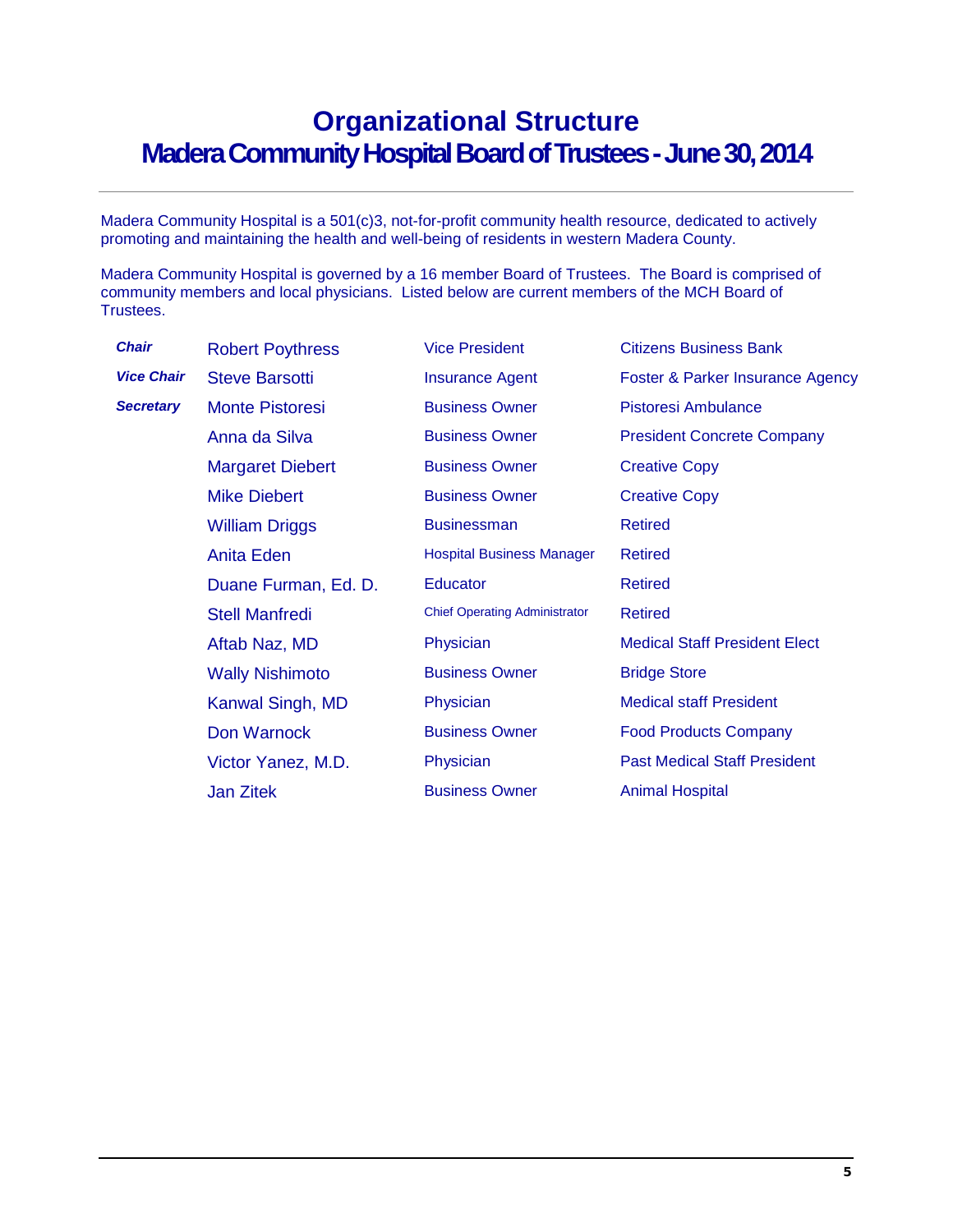## **Madera Community Hospital Mission Statement**

Madera Community Hospital is a not-for-profit community health resource, dedicated to actively promoting and maintaining the health and well-being of residents throughout the Central Valley. We are committed to identifying and serving our community's needs with compassion, concern, care and safety for the individual.

In support of our primary mission, Madera Community Hospital will:

• Be sensitive to the diverse physical, spiritual and psycho-social needs of those we serve, including the alleviation of pain and suffering, and integrally involving the family in care delivery.

• Periodically assess the health status and needs of our community, determine which health services we can appropriately establish and maintain, and act as a catalyst to ensure that priority health needs are met.

• Work collaboratively with physicians, other health providers, and community leaders to develop, offer and continuously evolve a comprehensive and integrated continuum of health services.

• Stimulate high levels of support and participation in educational and outreach initiatives offered to patients, staff and community members in an effort to promote both high levels of individual achievement and community health and well being.

• Prudently manage and utilize our financial resources, while ensuring the provision of high quality, effectively delivered health services.

## **Vision Statement**

Madera Community Hospital will distinguish itself as a leader in identifying and meeting our community's health needs by working in partnership with physicians and others to offer and manage an integrated array of health services upon which a majority of individuals and employers in our community will rely. We will:

- Initiate collaborative relationships and strategic alliances which advance our vision.
- Meet or exceed our customers' expectations through quantifiable clinical and service quality and coordinated care delivery.
- Actively involve employers and community leaders in our success.
- Be flexible to change as community needs evolve.
- Engage a community which recognizes MCH as a vital community health resource.
- Align hospital and physician interests to better serve our community.
- Strategically invest in services and technologies, such as information technologies and non-acute care services.
- Selectively expand our Central Valley presence to serve the growing needs of area residents and purchasers: \*Madera \*Chowchilla \*Kerman \*N.W. Fresno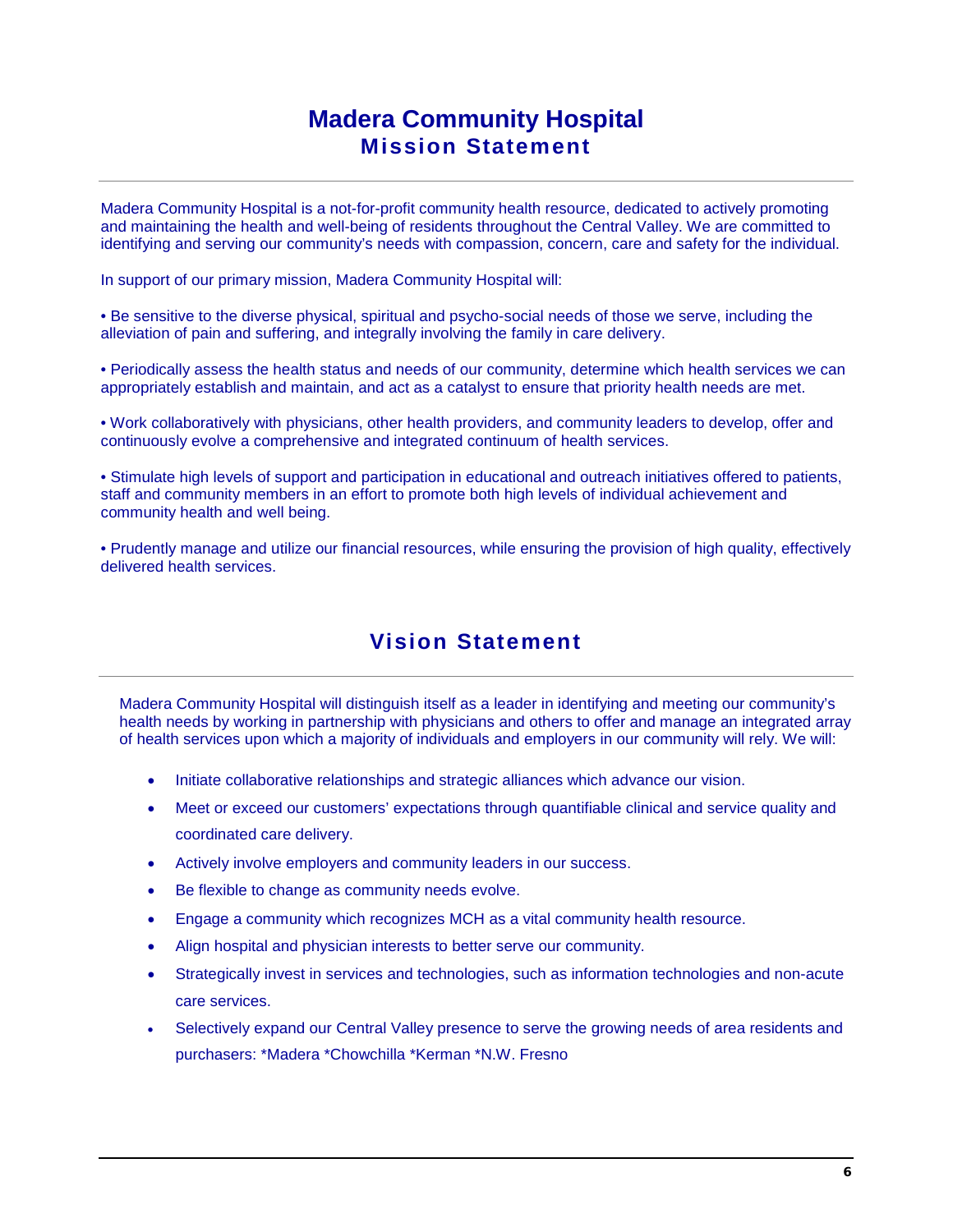## *Community Description*

Located in the exact center of California, Madera residents have easy access to Yosemite National Park, numerous mountain recreational areas including lakes, National & State Parks, the Pacific Coast, and Bay Area as well as Southern California.

Agriculture is the primary economic resource in Madera County creating jobs for permanent and migrant workers. Migrant workers are not the only work source benefiting from agriculture-related works; others include fertilizer companies, farm vehicles, supermarkets, truck-drivers, workers in wineries and food processing plants. Madera depends on agriculture and related fields for a major source of employment.

A wide range of healthcare services are available through the Madera County Public Health Department. Mental health services are provided through Madera County Behavioral Health Services. Privately owned medical facilities available within the county include two convalescent hospitals, one ambulance service, and Children's Hospital of Central California. Madera Community Hospital is the only acute care facility in the county treating adult patients.

The US Census Bureau QuickFacts, revised December 4, 2014 indicates a 1.0 % population increase in Madera County from April 1, 2010 to July 1, 2013.

| <b>Madera County</b> | 2013    | 2010    |
|----------------------|---------|---------|
| <b>Population</b>    | 152,389 | 150,865 |

Median Household Income for the city and county of Madera are significantly lower than statewide. In excess of ten percent (10%) of Madera County residents are over sixty five (65) years old. The segment of residents living below poverty level present a tremendous challenge to MCH in meeting the healthcare needs of the community with limited financial resources.

| <b>Residents Below Poverty Level</b>             | <b>City of Madera</b> | <b>County of Madera</b> | <b>California</b> |
|--------------------------------------------------|-----------------------|-------------------------|-------------------|
| Median Household Income                          | \$41.459              | \$45,625                | \$61.094          |
| <b>Residents of All Ages Below Poverty Level</b> | 27.7%                 | 22.8%                   | 15.9%             |
| Per Capita Money Income                          | \$14.459              | \$17,847                | \$29.527          |
|                                                  |                       |                         |                   |
| <b>Education (2008 Estimates)</b>                |                       |                         |                   |
| High School Graduates (Age 25+)                  | 56.7%                 | 68.5%                   | 81.2%             |
| Bachelor's Degree or Higher                      | 9.4%                  | 13.6%                   | 30.7%             |
|                                                  |                       |                         |                   |

Cities and zip codes served by the hospital are:

<span id="page-6-0"></span> $\overline{a}$ 

Madera / Madera Ranchos: 93636, 93637, 93638, 93639, Chowchilla: 93610, Raymond: 93653, Kerman: 93630

[1](#page-6-0) Source: U.S. Census Bureau: State & County QuickFacts. Data derived from Population Estimates, Census of Population and Housing, Small Area Income and Poverty Estimates, State and County Housing Unit Estimates, County Business Patterns, Nonemployer Statistics, Economic Census, Survey of Business Owners, Building Permits, Consolidated Federal Funds Report.

<sup>2</sup> Source: U. S. Census Bureau, 2013 American Community Survey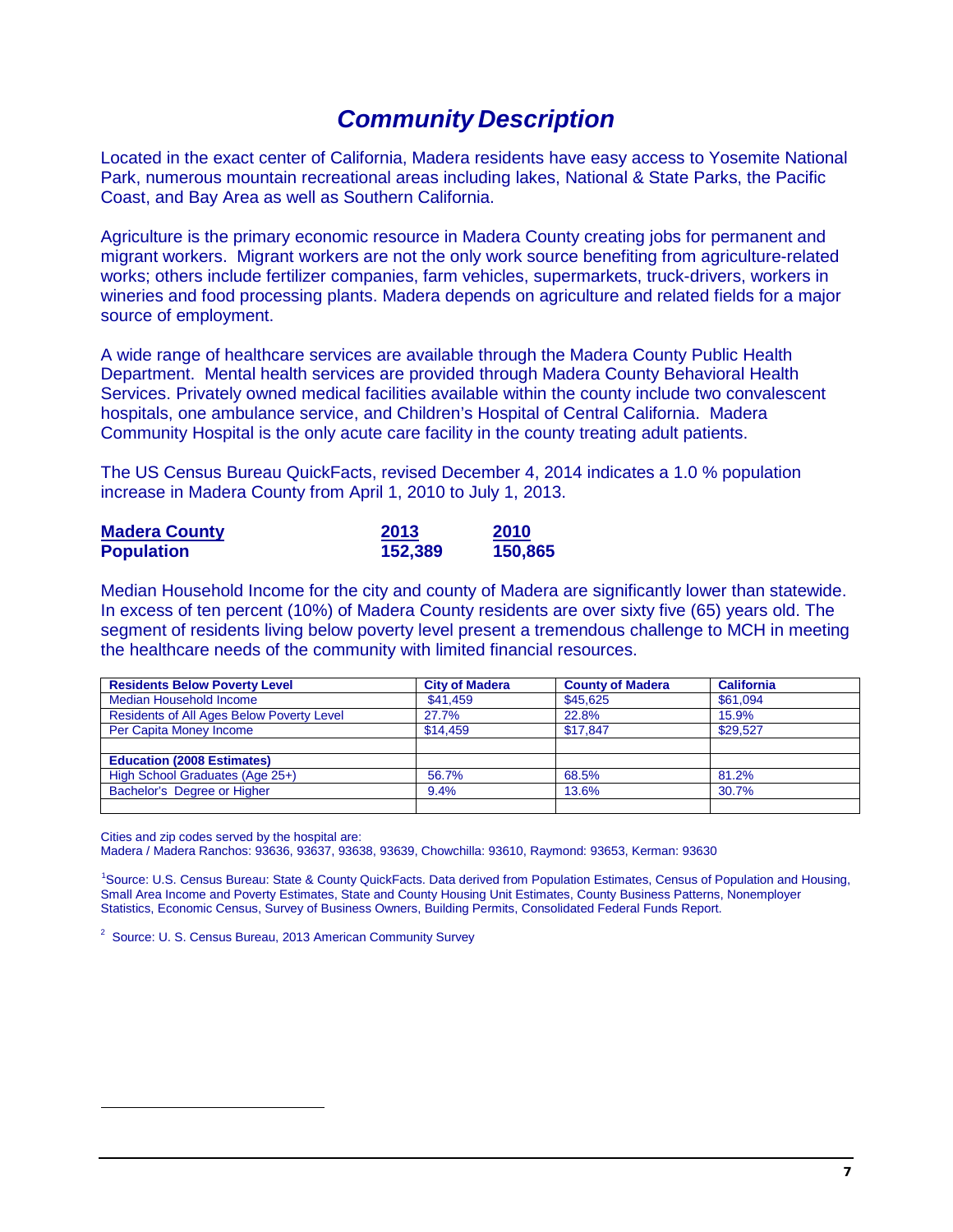## **Planning & Public Review**

### **Board & Hospital Staff in the Planning Process**

The Board of Trustees, Board committees, Administrative Staff and the Medical Staff, in conjunction with the Leadership Council, work together to implement and carry forward the goals developed in the strategic plan and mission statement as evidenced by review and approval of budgets, strategic initiatives, major equipment purchases and building projects.

### **Community Involvement and Needs Assessments**

Citizen input is obtained in various ways. One very important way is through the participation of members of Madera Community Hospital Board of Trustees, Foundation Board and League of Volunteers. Hospital employees are involved in the community, serving on boards and committees representing the hospital getting and giving input to better the community.

### **Community Needs Assessment**

Madera Community Hospital participated in the completion of a regional Community Needs Assessment, published in 2011, and coordinated by the Hospital Council of Northern and Central California. The Needs Assessment covered the four county area of Fresno, Madera, Tulare & Kings counties and was completed in conjunction with the Central Valley Health Policy Institute, Central California Center for Health and Human Services through the College of Health and Human Services of California State University, Fresno. A copy of this Needs Assessment is available on the Madera Community Hospital website at [www.maderahospital.org.](http://www.maderahospital.org/)

This Needs Assessment is the result of significant collaboration among the hospitals in the four counties to come together and do this "shared work".

The Patient Protection and Affordable Care Act (PPACA) imposed new requirements on hospitals. Hospitals must comply with requirements regarding community health needs assessments, community benefit reporting, financial assistance policies, charges, billing and collections.

The Hospital Council of Northern and central California is currently coordinating the completion of the next regional Community Needs Assessment report.

Health needs identified in the Needs Assessment for the region were:

- Lack of prenatal care for pregnant women
- Low birth weight in newborns
- High number of residents with diabetes
- Other regional health disparities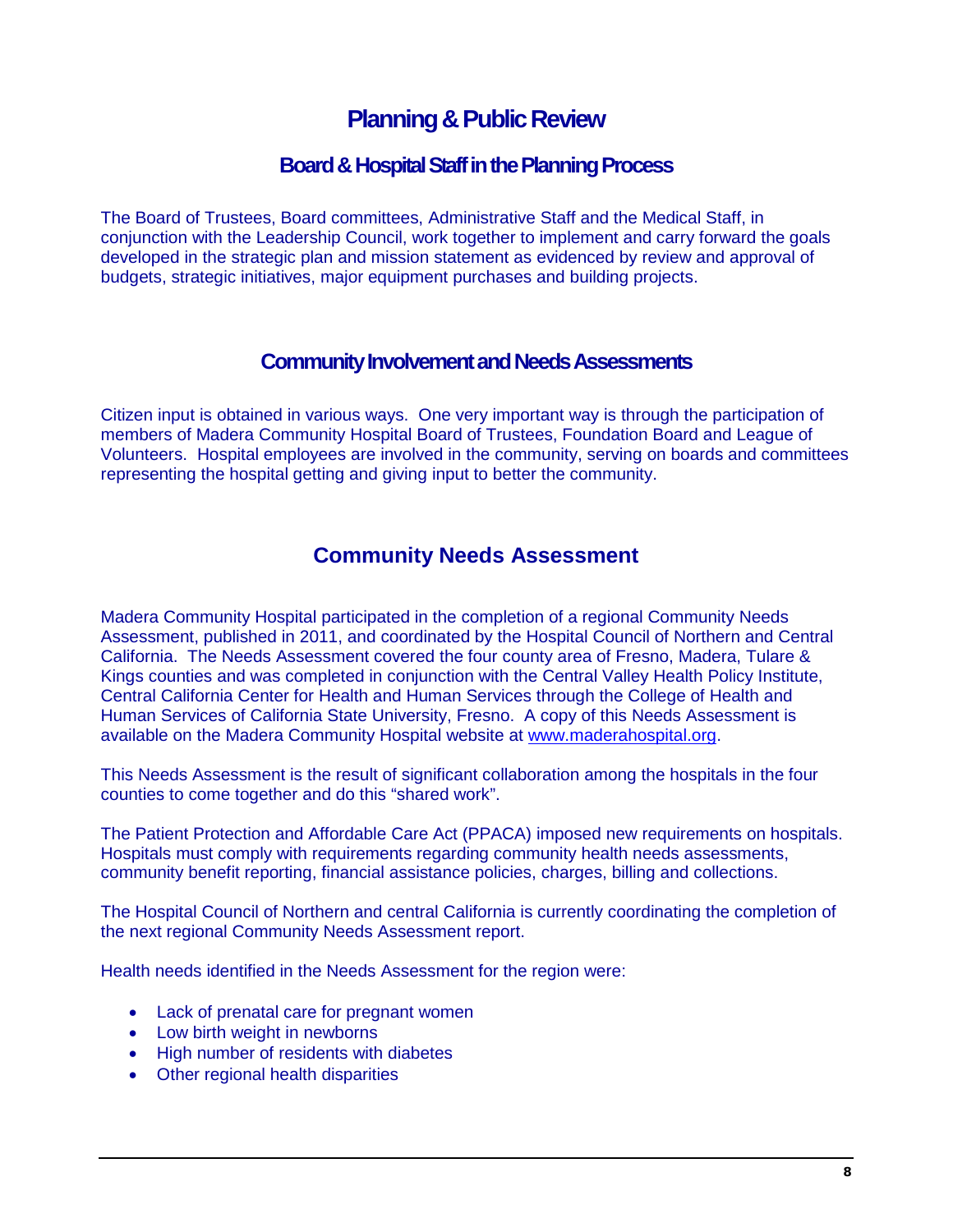## **Vision Madera 2025 Program**

The Vision Madera 2025 Program provided Madera Community Hospital with an excellent assessment of the needs of the community and direction to provide a safe and healthy environment for the community as a whole, while meeting the immediate and long term healthcare needs of an economically and ethnically diverse community.

#### *The following excerpt from the "Madera Vision 2025 – Vision Action Plan and Annual Report" summarizes the extensive public participation in the project.*

#### *Vision Madera 2025 Vision Overview*

*In July 2005, Madera engaged in a community process to develop a plan to guide the city to a preferred future. This community-wide effort, the Vision Madera 2025 program, was conducted over two years (2005-2007) and involved hundreds of citizens representing dozens of community interests including business, environment, neighborhood, social service, healthcare, education, government and many others. The product of this endeavor was a Vision Statement describing Madera in 2025, and an Action Plan identifying the programs and projects necessary to achieve that vision. With the help of hundreds of inputs from community volunteers and City of Madera sponsorship, the community now has a Vision and Action Plan. The Vision includes descriptive language describing a preferred future for Vision Madera 2025 in four focus areas:*

- *· A Well-Planned City*
- *· A Strong Community and Great Schools*
- *· Good Jobs and Economic Opportunity*
- *· A Safe, Healthy Environment*

*The project involved an extensive public participation program including a citizen task force that advised the City and developed the recommended Vision Madera 2025 Vision and Action Plan. In addition, the general public and various interest groups were engaged through a broad range of outreach activities such as public workshops and forums, newsletters, presentations to community groups, and focus groups. Hundreds of citizens participated in the vision planning process.<sup>3</sup>*

## **Federal, State and Community Surveys, Data Bases and Reports**

Madera Community Hospital Administration and Board of Trustees stay informed on population, health care and economic trends and their relation to the local community through various data sources; Federal & State reports, local surveys, healthcare databases and other publically available reports.

Careful planning and utilization of resources allows Madera Community Hospital to provide a variety of healthcare services and healthcare preventive education to a largely underserved population.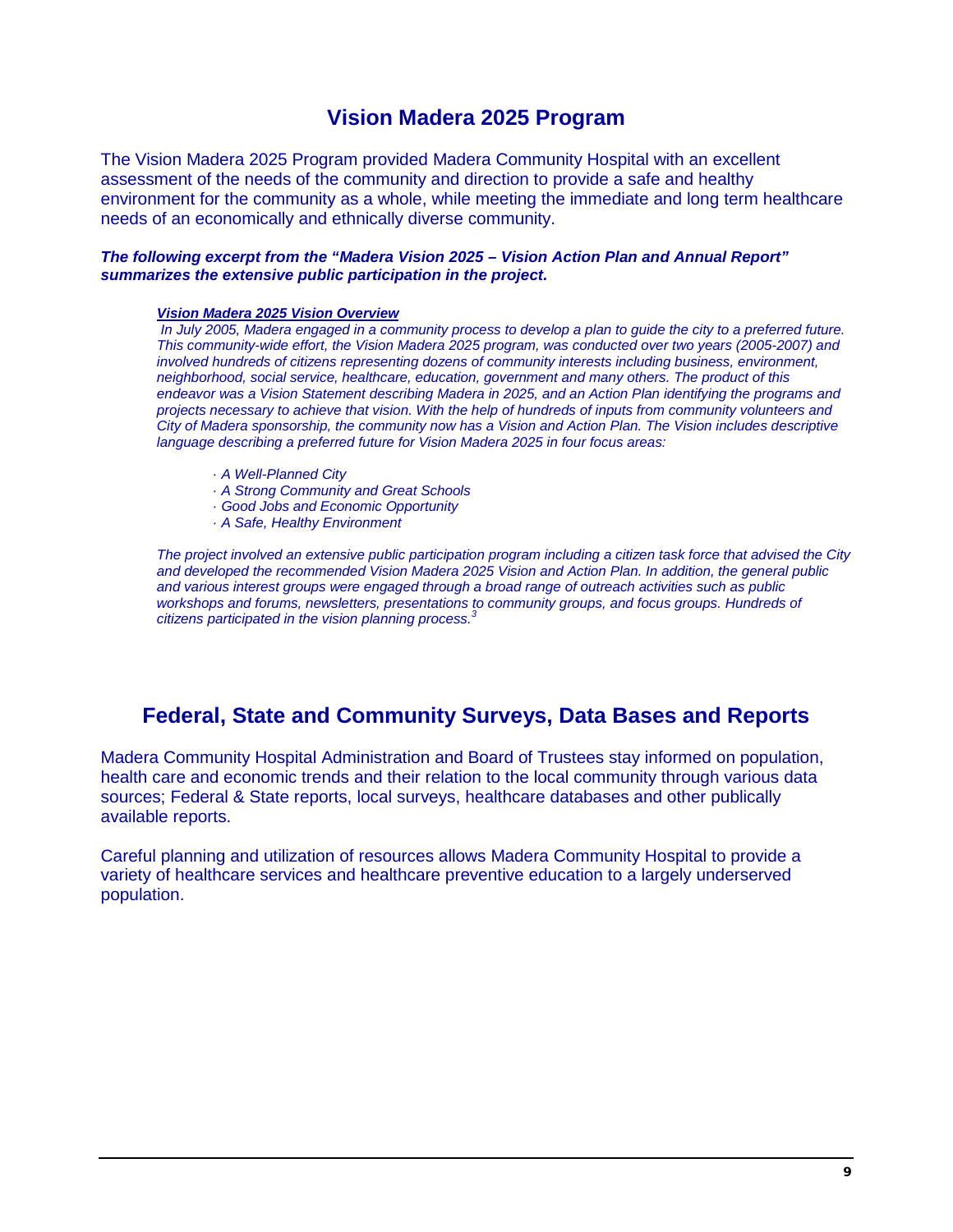## **Madera Community Hospital Responding to Identified Healthcare Needs**

#### **Comprehensive Prenatal Services Program**

Comprehensive Prenatal Services Program (CPSP) at Madera Community Hospital offers classes that may be started at any time during pregnancy. Participation is open to all expectant mothers. Attendance is flexible. As an incentive to encourage regular participation, free baby gifts are received with each class attended. Classes are offered on an individual basis or in a group setting.

#### **The Comprehensive Prenatal Services Program includes the following classes:**

- Breastfeeding
- ❖ Infant Care
- ❖ Infant CPR
- **Labor and Delivery**
- ❖ Early Pregnancy
- ❖ Nutrition advice
- ❖ Pre-Term Labor

#### **Sweet Success Program**

Madera Community Hospital offers the Sweet Success Program for pregnant women with diabetes and diabetic women planning a pregnancy. The Sweet Success Program offers instruction for prepregnant and pregnant diabetic women in managing their diabetes. The Sweet Success Program provides instruction/assistance in the following:

- Dietary adjustments
- Exercise
- ❖ Self-monitoring of blood glucose levels
- ❖ Adjustments in insulin
- $\div$  Regular supervision by a physician

#### **Additional services available through Sweet Success are:**

- Pre-Pregnancy and pregnancy classes and counseling
- ❖ Workshops for health care providers
- ❖ Consultation services to physicians

#### **Madera Community Hospital Labor and Delivery**

- Six Labor, Delivery, and Recovery suites
- ❖ Infant security system
- **❖** Lactation Education
- ❖ Maternal Child tour of services
- ◆ Operating rooms immediately available for cesarean sections
- ❖ Prenatal education

The Labor & Delivery Department encourages family involvement throughout the birthing process and offers extensive classes and parenting resources before and after delivery.

#### **Baby Steps Program**

Education and support is provided to new mothers to ensure they have the knowledge and skills to take care of themselves and their new baby. The program provides prenatal education, a reward of points that may be redeemed for baby clothes or care items for keeping prenatal and well baby appointments. Education and support is provided regarding breastfeeding and other practices that promote good health for mother and baby.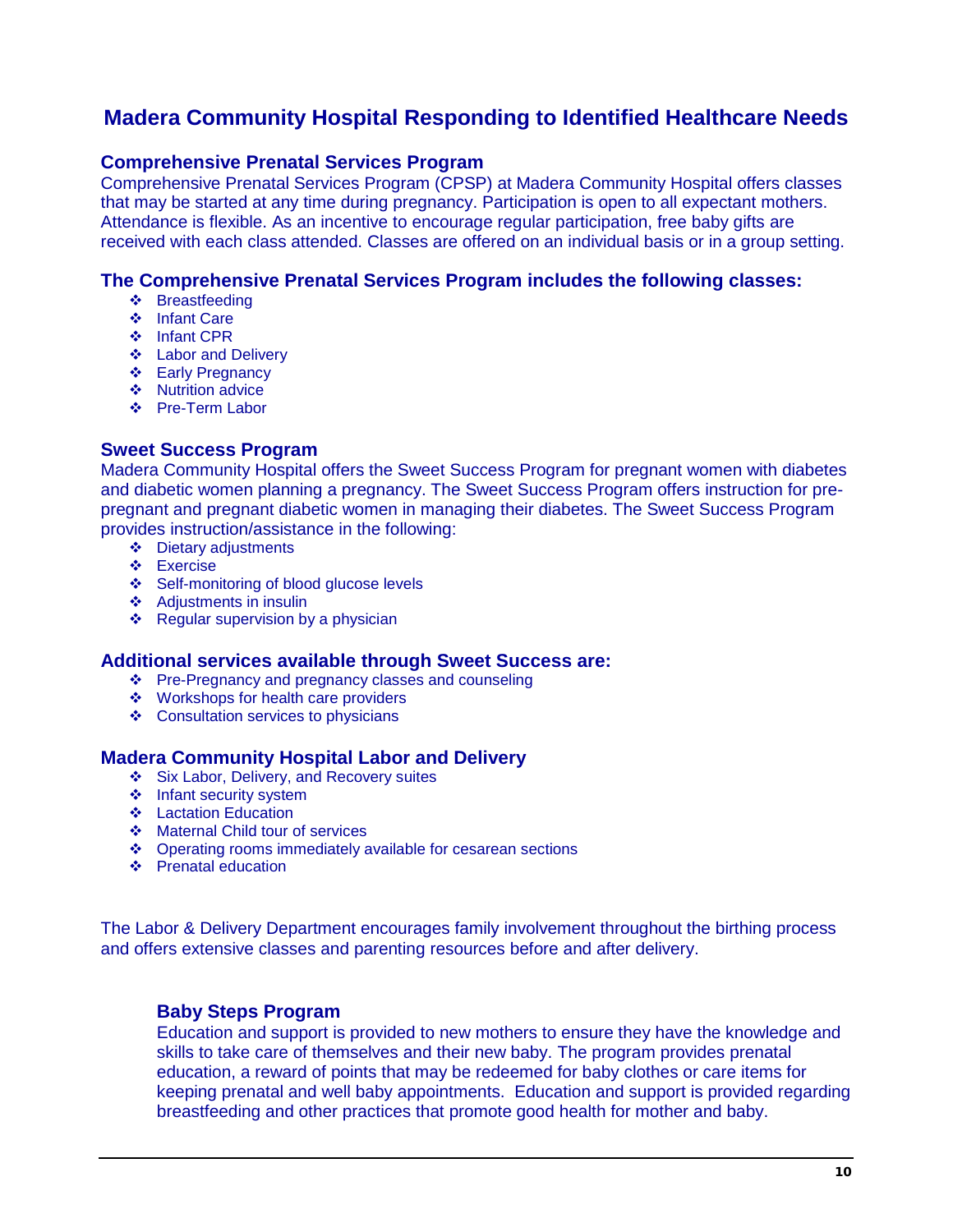#### **Childbirth Classes**

Childbirth Classes are provided by for expectant mothers. The classes provide education about childbirth and education in parenting.

#### **Stork Tours**

Stork Tours give parents an opportunity to view the Labor and Delivery / Mother / Baby unit. Completion of routine forms prior to admission, and a preview of what to expect during the hospital stay. Two hour classes are held three to four times a month. This is a free service for all mothers delivering at Madera Community Hospital.

#### **Nursing Licensure Education Support**

Madera Community Hospital provides funds for employees to enroll in and successfully pass courses and tests to become a Registered Nurse, working with California State University, Fresno and the Madera Center and Fresno City College of the State Center Community College District.

#### **Community Integrated Work Program**

The Community Integrated Work Program provides a setting for physically and mentally challenged special needs community residents to learn life skills, performing in a commercial work environment, to be responsible, productive citizens.

#### **Congestive Heart Failure Support Group**

Madera Community Hospital provides a meeting place and a Registered Nurse education for monthly meetings of the Congestive Heart Failure Support Group. Guest speakers are provided whenever possible to provide education on this topic. Frequently the Madera Community Hospital Medical Staff presents information to the group.

#### **Diabetes Support Group**

Madera Community Hospital provides a meeting place and a Registered Dietitian for monthly meetings of the Diabetes Support Group. Guest speakers are provided whenever possible to provide education on this topic. Frequently the Madera Community Hospital Medical Staff presents information to the group.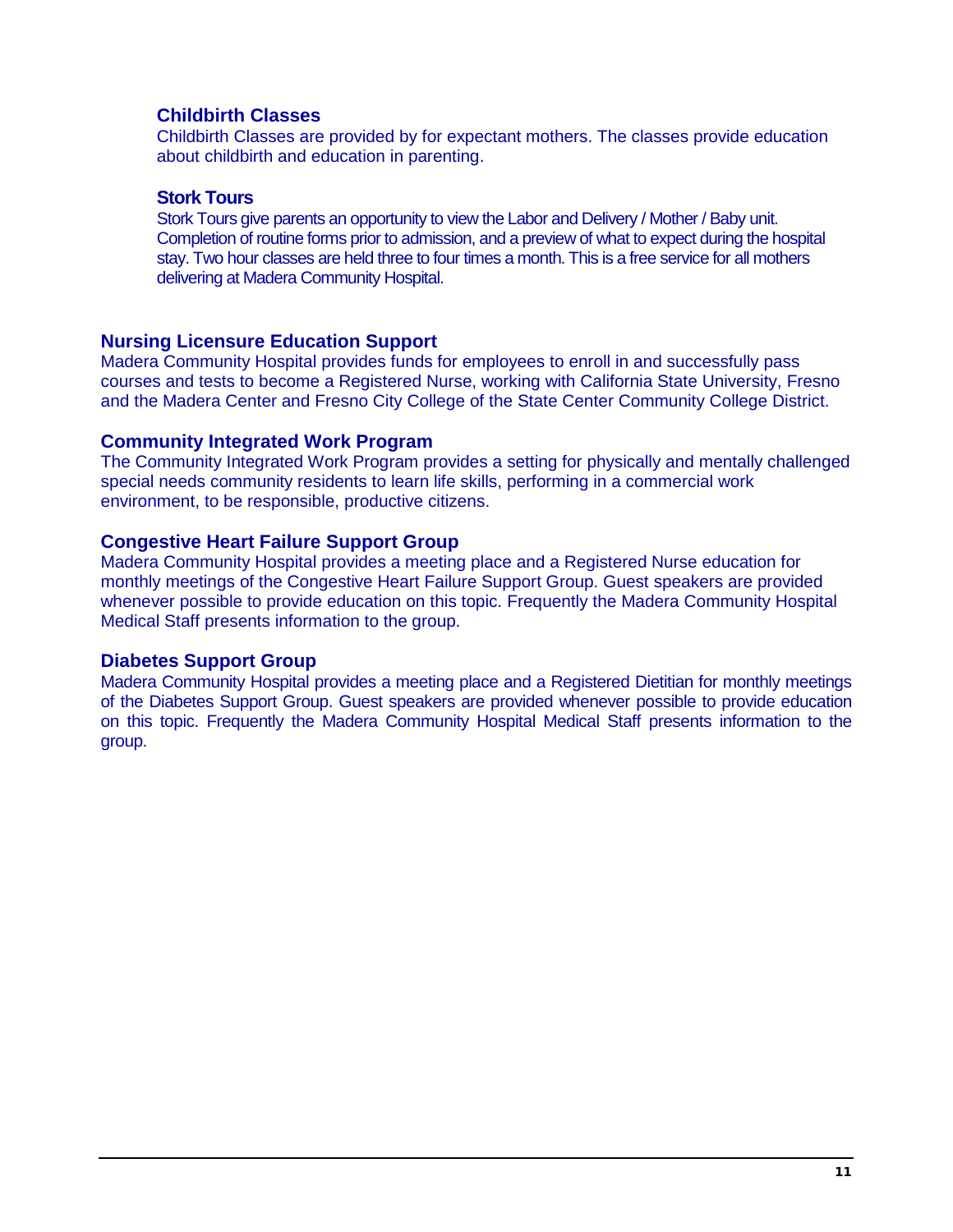## **Diabetes Program: Target Population**

The Diabetes Program of Madera Community Hospital had defined its target population as individuals residing in Madera County over the age of 18 years who have been diagnosed with either of the following: type 1 or type 2 diabetes, pre-diabetes or metabolic syndrome.

- **Diabetes Mellitus is diagnosed using the American Diabetes Association's Clinical Practice Guidelines.**
	- $\triangleright$  Symptoms of diabetes plus casual plasma glucose concentration 200 mg/dl or greater. Casual is defined as any time of day without regard to time since last meal. The classic symptoms of diabetes include polyuria, polydipsia, and unexplained weight loss.

#### OR

 $\triangleright$  FPG 126 mg/dl (7.0 mmol/l). Fasting is defined as no caloric intake for at least 8 h.

#### OR

- $\geq$  2-h post-load glucose 200 mg/dl (11.1 mmol/l) during an OGTT. The test should be performed as described by WHO, using a glucose load containing the equivalent of 75 g anhydrous glucose dissolved in water.
- **Pre-diabetes (Impaired Fasting glucose or Impaired Glucose Tolerance) is diagnosed using the American Diabetes Association's Clinic Practice Guidelines.**
	- Fasting plasma glucose (FPG) levels 100 mg/dl (5.6 mmol/l) but <126 mg/dl (7.0 mmol/l)

OR

- $\triangleright$  Two-hour values in the oral glucose tolerance test (OGTT) of 140 mg/dl (7.8 mmol/l) but <200 mg/dl (11.1 mmol/l).
- **Metabolic Syndrome is diagnosed using National Institutes of Health definition. Three out of five are needed to diagnose metabolic syndrome.**
	- Blood Pressure >130/80 mmHg
	- $\triangleright$  Fasting Blood Sugar > 110 mg/dL
	- $\triangleright$  Triglycerides >150 mg/dL
	- $\triangleright$  HDL Cholesterol < 40 mg/dL for a man, < 50 mg/dL for a woman
	- $\triangleright$  Waist Circumference > 40 inches for a man, > 35 inches for a woman

#### References:

- 1. Diabetes Care Vol. 27: Suppl. 1 January 2004, page S5-10.
- 2. California Diabetes Program (2009); Diabetes in California Counties. Sacramento, CA: California Diabetes Program, California Department of Public Health; University of California San Francisco, Institute for Health and Aging.
- 3. Diabetes Diagnosis and Classification of Diabetes Mellitus; American Diabetes Association. [http://care.dibetesjournals.org/content/32/Supplement\\_1/S62.full](http://care.dibetesjournals.org/content/32/Supplement_1/S62.full)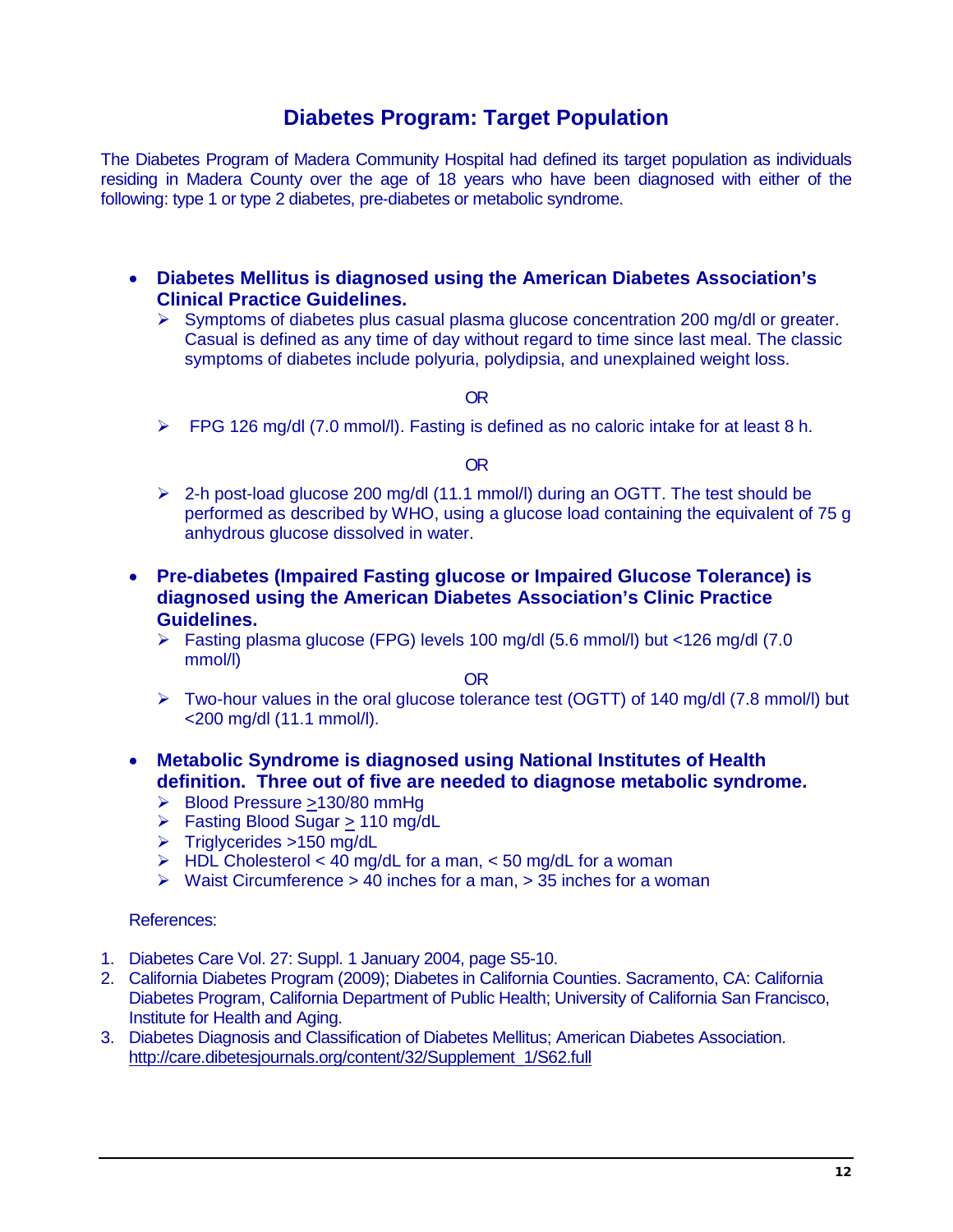## **Family Health Services Clinic**

The Family Health Services Clinic is staffed with Family Nurse Practitioners and Physician Assistants. Family Health Services also offers specialty clinics in which local Physicians rotate on a regular basis. A wide variety of services are provided, including:

Adult Healthcare **National Care Problems** Child Healthcare Minor injuries and illnesses Well child exams Minor Surgical Procedures Complete physicals and PAP Smears Preventative Healthcare Employee Physicals WIC Physicals Sports Physicals **Immunizations** Treatment of Acute & Chronic Illnesses Lab and X-Ray Services Family Planning Services

#### **Most insurance, Medicare and Medi-Cal are accepted. A sliding fee schedule is offered for the uninsured.**



**Family Health Services 1210 East Almond Avenue, Madera, CA 93637**  Open 8:30 am - 6:00 pm, seven days per week Walk-ins are seen in order of arrival. Appointments can be made by calling (559) 675-5530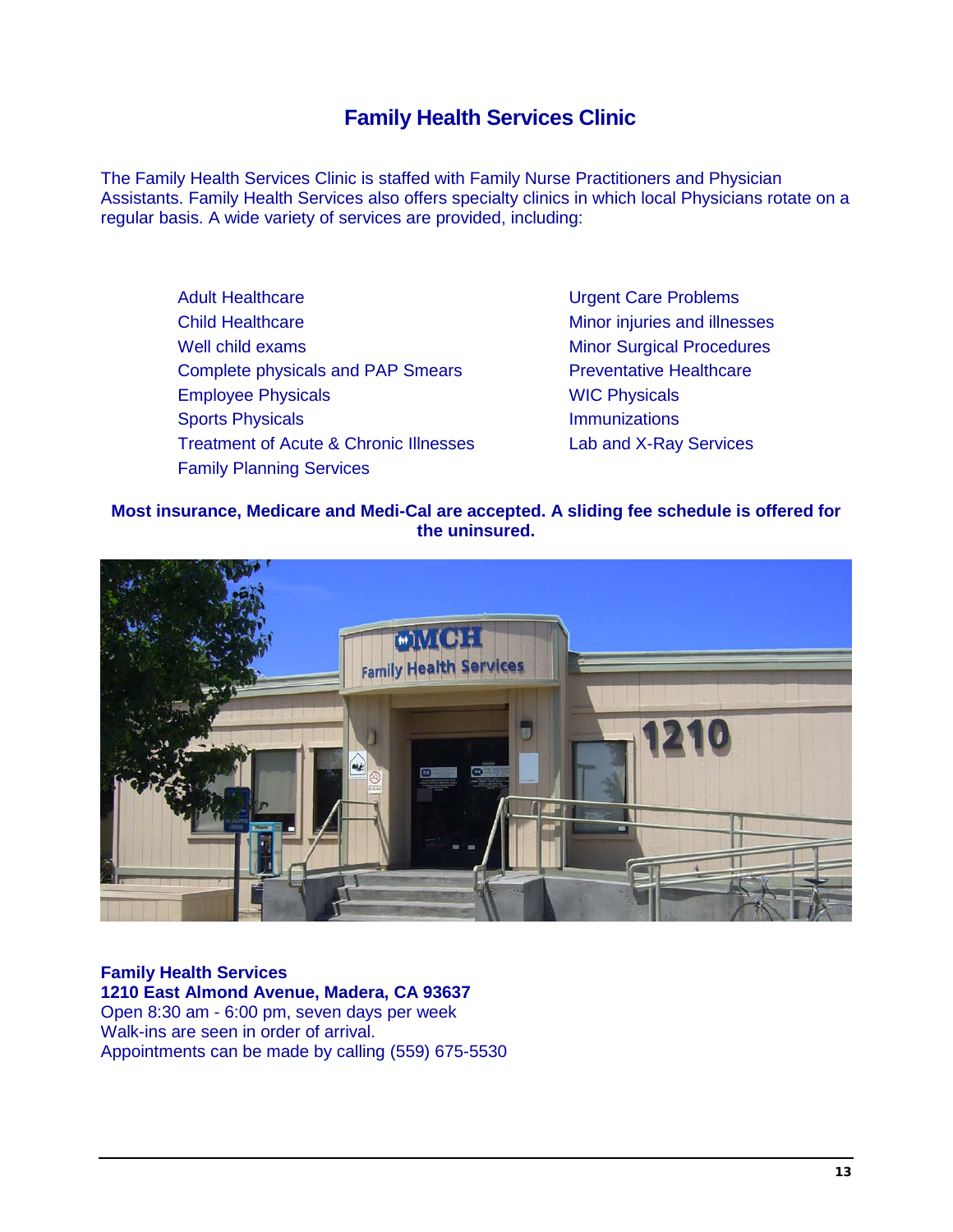### **Chowchilla Medical Center Clinic**

A new opportunity to meet healthcare needs in the Madera County community of Chowchilla was realized when Madera Community Hospital took over management of the Chowchilla Medical Center Clinic in 2008. Madera Community Hospital assumed full operation of the Chowchilla Medical Center Clinic in 2009. The Chowchilla Clinic is staffed with a full-time Nurse Practitioner or Physician Assistant. Podiatry, Internal Medicine, Ophthalmology, and OB/GYN doctors are available by appointment. Walk-in patients are seen in order of arrival for primary healthcare services.



#### **Chowchilla Medical Center**

285 Hospital Drive, Chowchilla, CA 93610 Open Monday – Friday, 8:00 am to 6:00 pm Saturday, 8:00 am to 12:00 pm. Phone number: (559) 665-3768

A variety of services are provided, including: Adult Healthcare **National Care Problems** 

Child Healthcare Minor injuries and illnesses Well child exams Minor Surgical Procedures Complete physicals and PAP Smears **Preventative Healthcare** Employee Physicals **Employee Physicals** WIC Physicals Sports Physicals **Immunizations** Treatment of Acute & Chronic Illnesses Lab and X-Ray Services Family Planning Services

#### **Most insurance, Medicare and Medi-Cal are accepted. A sliding fee schedule is offered for the uninsured.**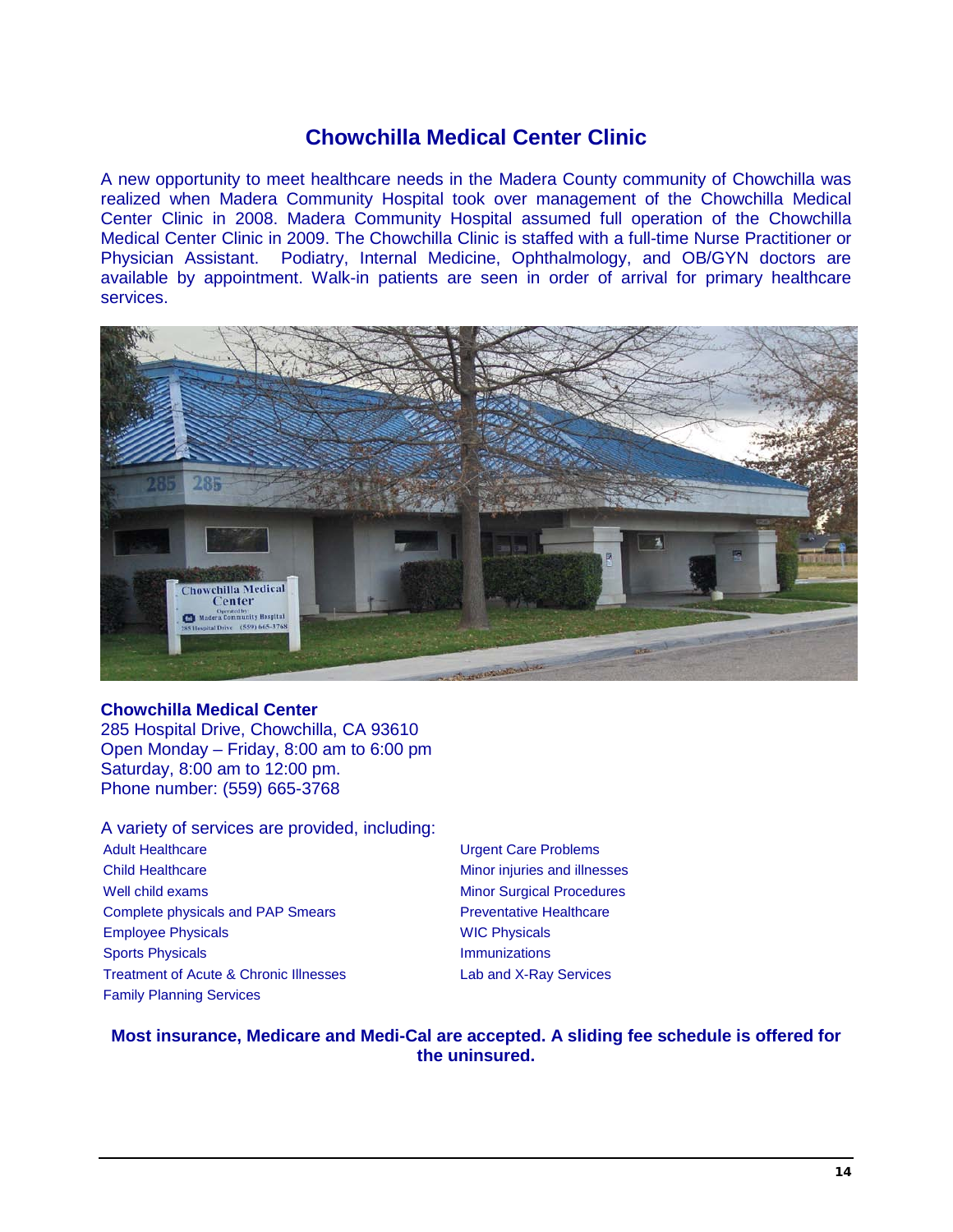## **Madera Community Hospital**

### **Children's Visitor Center**

The provision of free childcare services to parents is a goal Madera Community Hospital was able to realize with the opening of the Children's Visitor Center on April 5, 2004.

The center is housed in a modular building located in the front of the hospital, close to the Family Health Services Clinic. It is accessible for women needing a mammogram, x-ray, visiting the family health clinic or when visiting a friend in the hospital. The modular building is 960 square feet.

Each year when RSV warnings and restrictions regarding children in the patient care areas are posted, parents and visitors become frustrated. The childcare facility helps alleviate the stress associated with these restrictions.

Although volunteer assistance will be solicited in this endeavor, a director has been hired to oversee and manage the area. The director works 40 hours per week.

The Children's Visitor Center staff provides seasonally appropriate activities for young visitors as well as good parenting suggestions to interested visitors.



For the convenience of patients and visitors, children can visit the supervised Children's Visitor Center while their parents receive services on the hospital premises only or visit patients in the hospital. The center is open Monday thru Friday from 8:00am - 4:00pm. The provision of free childcare helps prevent children being left unattended in other waiting areas on the hospital campus.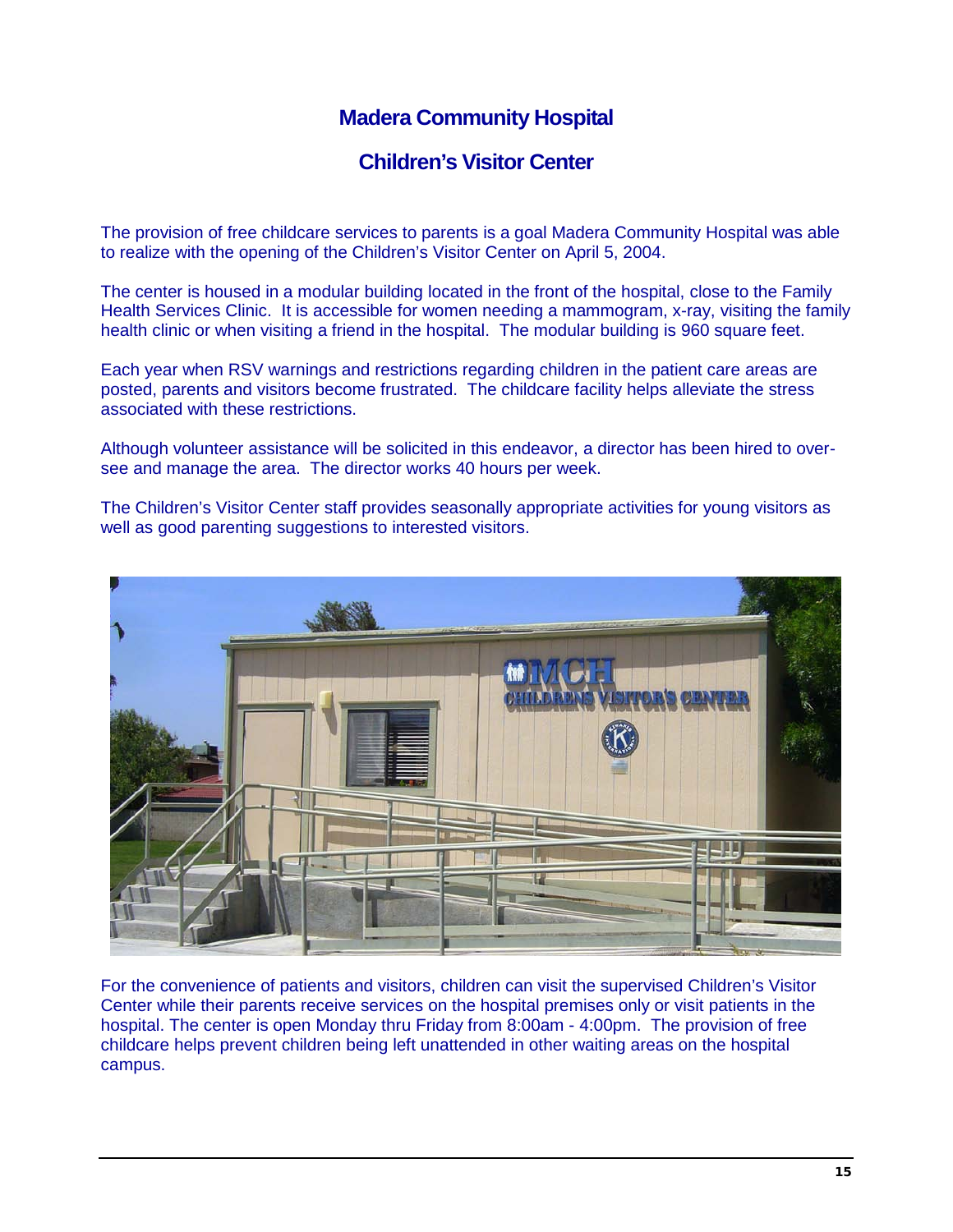### **Community Benefit Service Categories Executive Summary July 1, 2013 - June 30, 2014**

| <b>Total Community Benefit Costs</b>                                       | \$26,653,753             |
|----------------------------------------------------------------------------|--------------------------|
|                                                                            |                          |
| <b>Unpaid Costs of the Medicare Program</b>                                | \$10,124,200             |
| ** Government Sponsored Health Care                                        | \$14,247,839             |
| <b>Means-Tested Programs</b>                                               | \$959,991                |
| <b>Unpaid Cost of Medicaid</b>                                             | \$13,287,848             |
| <b>Government Sponsored Health Care</b>                                    |                          |
|                                                                            |                          |
| <b>Total Community Benefit Programs</b><br><b>Traditional Charity Care</b> | \$377,017<br>\$1,904,697 |
|                                                                            |                          |
| **** Community Benefit Operations                                          | \$358                    |
| Community Health Needs Assessment & Reporting (G3)                         |                          |
| <b>Community Benefit Operations (G)</b>                                    |                          |
| <b>Community Building Activities</b>                                       | \$106,558                |
| Workforce Development (F8)                                                 | \$37,960                 |
| Community Health Improvement Advocacy (F7)                                 | \$5139                   |
| Coalition Building (F6)                                                    | \$62,470<br>\$989        |
| <b>Community Building Activities (F)</b><br>Community Support (F3)         |                          |
|                                                                            |                          |
| **** Financial and In-Kind Contributions                                   | \$54,656                 |
| Cost of Fundraising for Community Programs (E4)                            | \$3,537                  |
| In-kind Donations (E3)                                                     | \$51,119                 |
| Financial and In-Kind Contributions (E)<br>Financial Contributions (E1)    |                          |
|                                                                            |                          |
| ** Health Professions Education                                            | \$115,587                |
| Other (B5)                                                                 | \$650<br>\$2,713         |
| Scholarships/Funding for Professional Education (B4)                       | \$33,176                 |
| Nurses/Nursing Students (B2)<br>Other Health Professional Education (B3)   | \$79,048                 |
| <b>Health Professions Education (B)</b>                                    |                          |
|                                                                            | \$99,858                 |
| <b>Community Health Improvement Services</b>                               | \$1960                   |
| Health Care Support Services (A3)<br>Other (A4)                            | \$24,586                 |
| Community Health Education (A1)                                            | \$73,312                 |
| <b>Community Health Improvement Services (A)</b>                           |                          |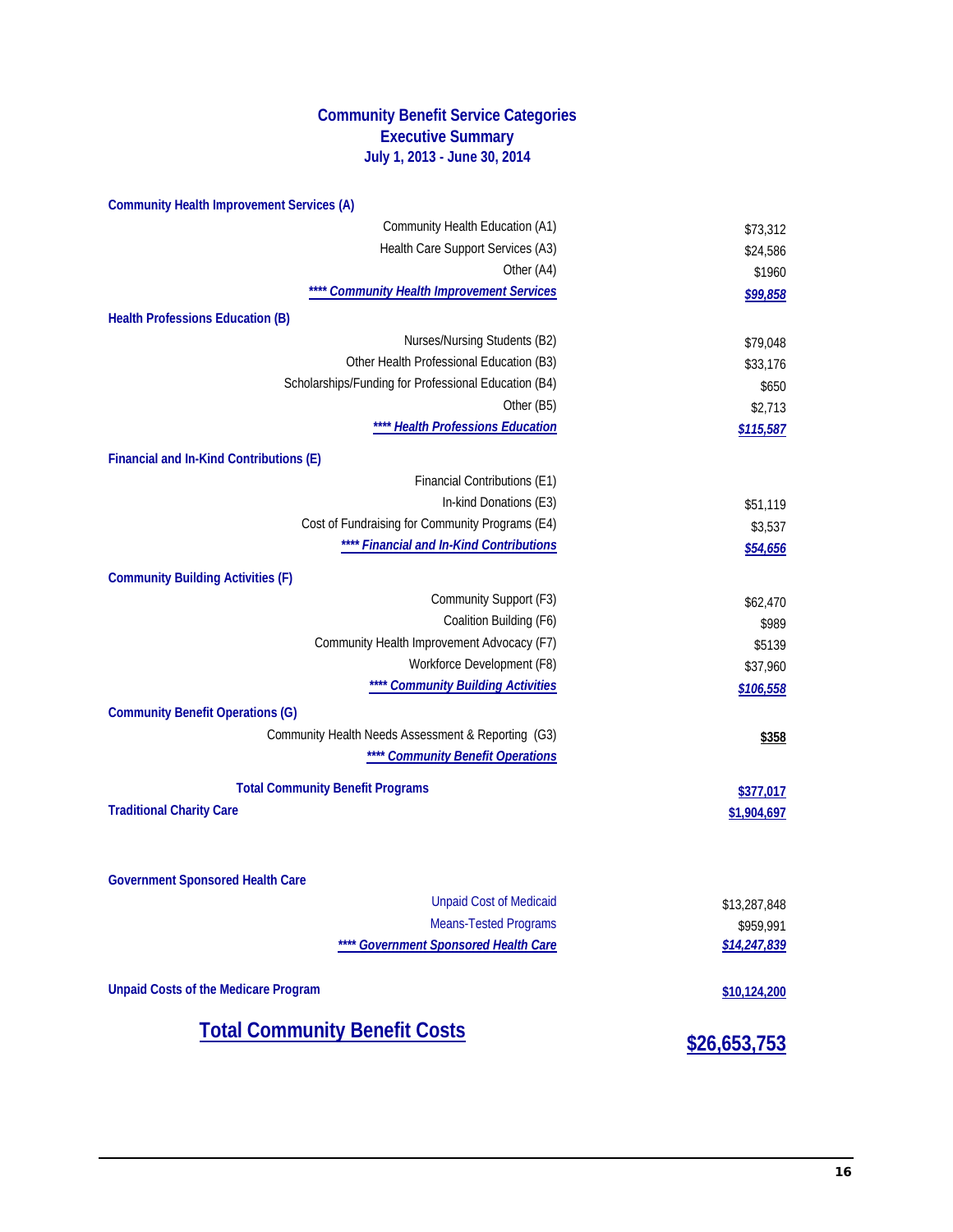#### **Madera Community Hospital Community Benefit Programs Summary**

### **FY: 7/1/2013 - 6/30/2014**

| <b>Title / Department</b>                                         | <b>Benefit Cost</b> |
|-------------------------------------------------------------------|---------------------|
| Administrative Coordination of Nursing Students Training at MCH   | \$7,566             |
| <b>Adult Congenital Heart Association</b>                         | \$1,652             |
| Advisory Committee - Fresno City College Nursing                  | \$756               |
| <b>Blood Drive</b>                                                | \$3,725             |
| <b>Campfire USA</b>                                               | \$14,416            |
| <b>CCPS-Computerized Clinical Placement System</b>                | \$505               |
| <b>Childbirth Classes</b>                                         | \$13,065            |
| <b>Children's Visitor Center</b>                                  | \$55,341            |
| <b>Citizens Advisory Committee Prisons</b>                        | \$989               |
| <b>Community Benefit Operations</b>                               | \$358               |
| <b>Community Health Services</b>                                  | \$4,404             |
| <b>Community Integrated Work Program</b>                          | \$15,022            |
| <b>Community Newsletter - In Touch</b>                            | \$27,291            |
| <b>Community Relations</b>                                        | \$1,254             |
| Cost of Workers' Compensation Insurance for Hospital Volunteers   | \$3,050             |
| <b>County Coalition</b>                                           | \$1,582             |
| <b>CSUF Dietetic Intern Program</b>                               | \$33,176            |
| <b>Diabetes Support Group Educator</b>                            | \$1,546             |
| Disaster Readiness / Emergency Preparedness                       | \$2,910             |
| <b>Hospital Council of Central California</b>                     | \$5,139             |
| <b>Health Professionals Health Education &amp; Outreach</b>       | \$974               |
| <b>Inter-Agency Committee</b>                                     | \$2,965             |
| Interpreter Services: Deaf, Hard of Hearing, Non-English Speaking | \$22,925            |
| <b>Madera Compact Board</b>                                       | \$4,250             |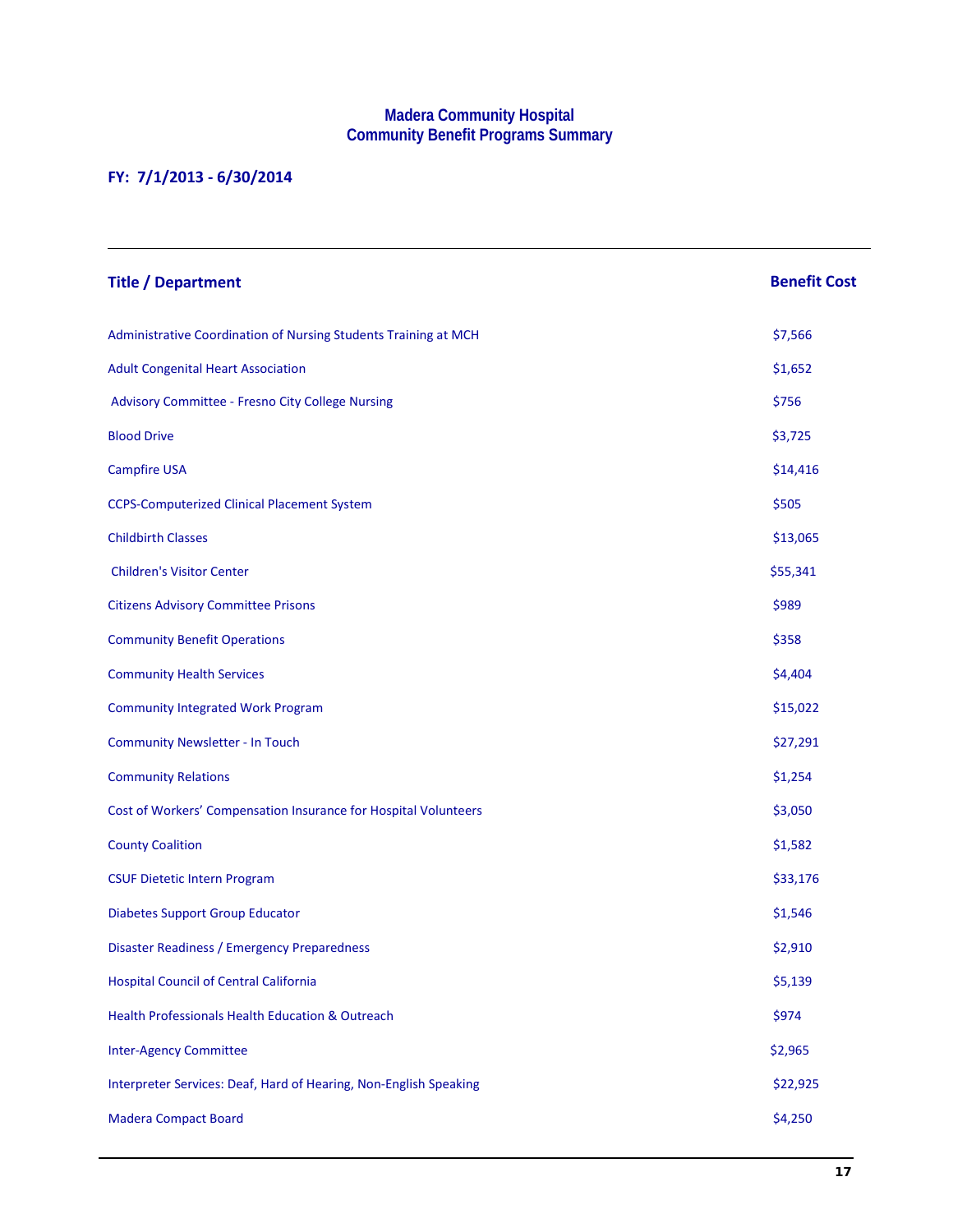| <b>Total Cost of Programs</b>                                      | \$377,017 |
|--------------------------------------------------------------------|-----------|
| <b>Number of Programs</b>                                          | 44        |
| <b>Trees for Charity</b>                                           | \$487     |
| <b>Transportation Programs for Patients</b>                        | \$1,661   |
| <b>Soroptimist of Madera</b>                                       | \$1,624   |
| <b>RV Parking and Hook-Ups</b>                                     | \$1,440   |
| <b>Public Health Institute</b>                                     | \$692     |
| Provision of Meeting Space for Community Service Organizations     | \$34,305  |
| <b>Poverello House Board of Trustees</b>                           | \$8,204   |
| Physician Recruitment for Federally Designated Medical Underserved | \$18,688  |
| Oversight and Direction RN & LVN Nursing Schools/Extern Training   | \$60,528  |
| <b>Nutrition Resources</b>                                         | \$3,036   |
| <b>Nursing Scholarship Funding</b>                                 | \$7,678   |
| <b>Nursing Leadership Coalition</b>                                | \$1,353   |
| <b>NLC Academic Service Partnership</b>                            | \$662     |
| Merced College LVN Program Advisory Committee                      | \$252     |
| <b>MCH Volunteer Leadership</b>                                    | \$520     |
| MCH Junior Volunteer Leadership                                    | \$1,739   |
| <b>MCH Foundation</b>                                              | \$1,884   |
| <b>Madera Rotary Club</b>                                          | \$3,261   |
| <b>Madera Kiwanis Club</b>                                         | \$3,492   |
| Madera High School ROP Class                                       | \$650     |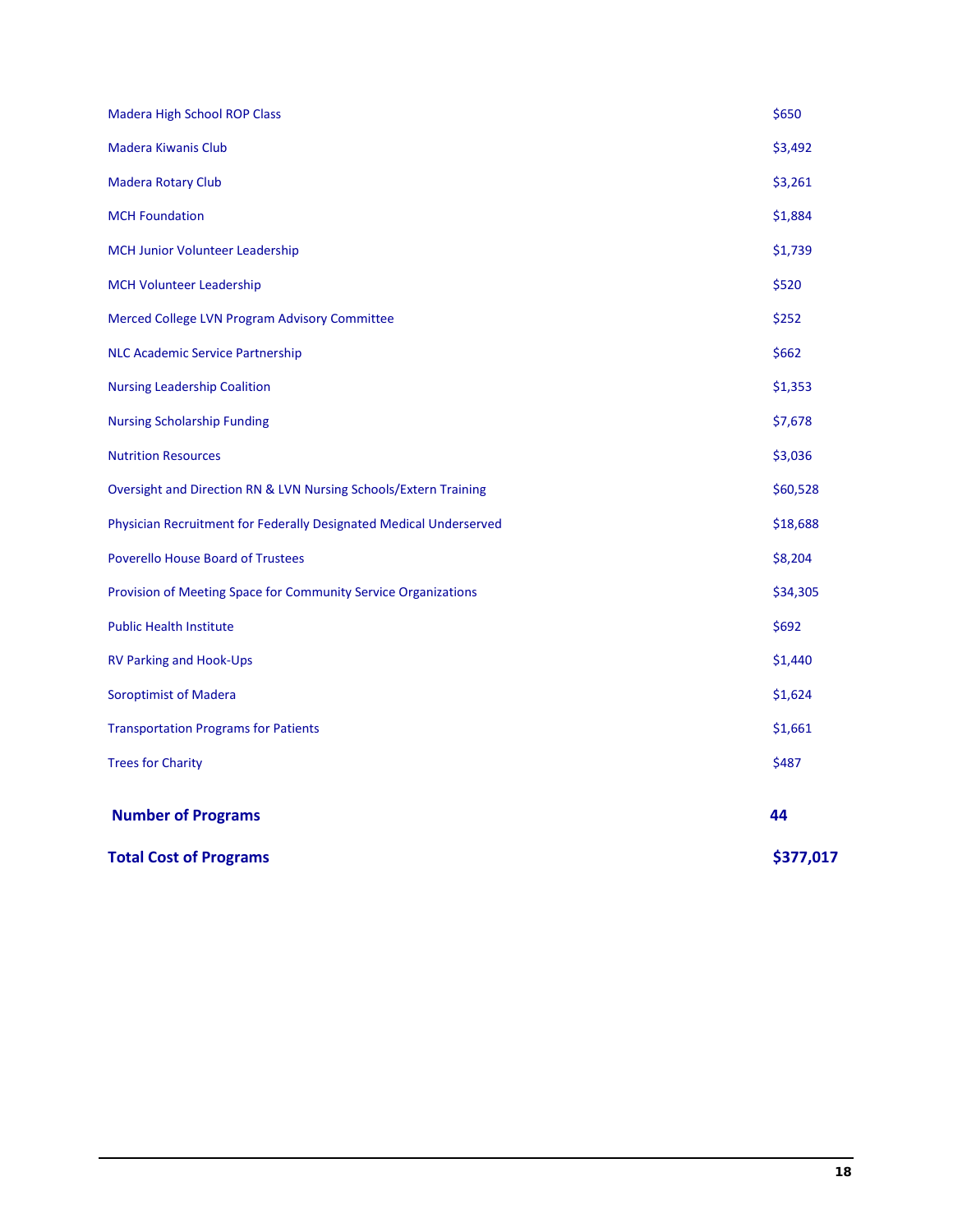#### **Madera Community Hospital**

#### **Community Benefit Activities Detail**

**07.01.2013 – 06.30.2014**

#### **ADMINISTRATIVE COORDINATION OF MCH NURSING STUDENTS**

Nursing Administration: Tammy Galindo, RN

Ms. Galindo provides oversight and direction to sponsorship programs for the R.N. and LVN Nursing Schools and Nurse Extern Training Programs. This includes clinical placement, coordination of students, supervision and orientation training for nursing facility, students.

**Benefit Cost: \$7, 566**

#### **ADULT CONGENITAL HEART ASSOCIATION**

General Accounting: Diane Neff

Ms. Neff is the local group leader for the Central California Adult Congenital Heart Association (ACHA) group. Activities include organizing and attending meetings, outreach, and fundraising events.

Focus is on improving the quality of and extending the lives of adults with congenital heart defects through education, outreach, advocacy and promotion of research. Ms. Neff also serves as an Ambassador for the ACHA Heart to Heart Program. The ambassador pool consists of both patients and family members of patients (spouses, parents, etc). The purpose of the Heart to Heart program is to match ambassadors up with patients or their family members for one-on-one mentoring and support. A match typically lasts for 3 to 6 months and is intended to help the patient or family member with an issue such as dealing with having surgery, finding appropriate medical care, insurance issues, etc.

**Benefit Cost: \$1,652**

#### **ADVISORY COMMITTEE - FRESNO CITY COLLEGE NURSING**

Nursing Administration: Mari Combs, RN Ms. Combs participates in a leadership role in the Fresno City College Nursing Program. **Benefit Cost: \$756**

#### **BLOOD DRIVE**

Community Relations: Rae Gomes

Mrs. Gomes serves as the organizer and contact for Blood Drive days which allow the community to donate blood close to home. Madera Community Hospital hosts a blood drive every two months for the Central California Blood Center.

**Benefit Cost: \$3,725**

#### **Campfire USA**

Medical Staff Administration: Gail Rowell, RN Ms. Rowell serves as on-site camp nurse every summer. She trains staff and is available twenty-four hours a day during the duration of camp.

**Benefit Cost: \$14,416**

#### **CCPS – COMPUTERIZED CLINICAL PLACEMENT SYSTEM**

Nursing Administrator: Tammy Galindo, RN

Ms. Galindo oversee CCPS requests and approve/reject requests to ensure only one school is at the facility at a time. The schools and hospitals meet quarterly to discuss issues with clinical site requests, hospital requirements/updates, and student immunization/background checks. Ms. Galindo also attends the Madera Center, Merced College, and West Med College Advisory Committee meetings on a quarterly basis. **Benefit Cost: \$505**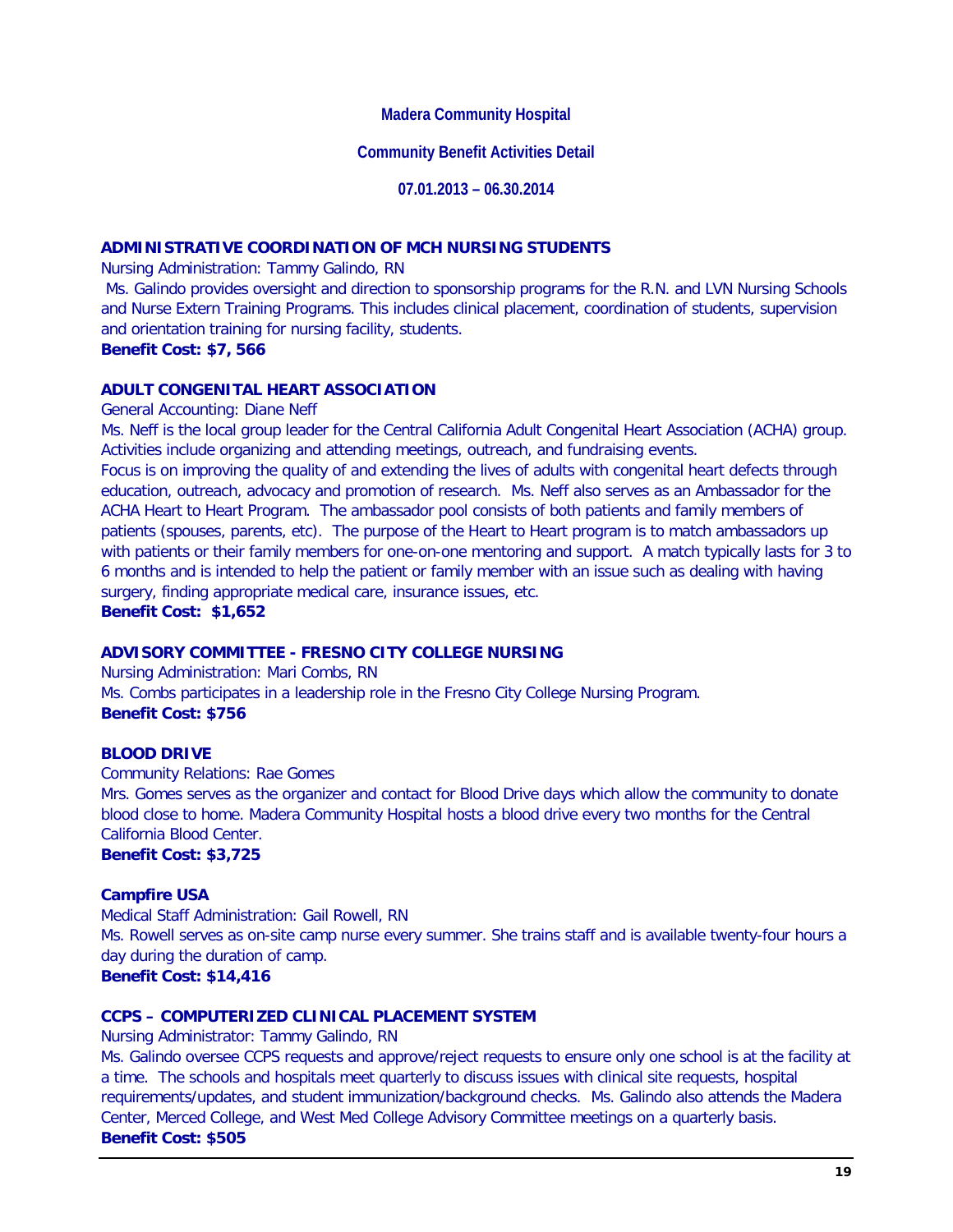#### **CHILDBIRTH CLASSES**

Labor & Delivery Director: Jennifer Holt, RN Ms. Holt oversees the childbirth classes offered at Madera Community Hospital in support of better prenatal care to pregnant women. Provision of childbirth classes to underserved population **Benefit Cost: \$13,065**

#### **CHILDREN'S VISITOR CENTER**

Administration: Evan Rayner, CEO

The MCH Children's Visitor Center opened for children on April 5, 2004. The Children's Visitor Center is available to people coming to the Hospital for a medical appointment, hospital emergency care or to visit patients on the Hospital grounds. Children can visit for up to 2 hours each day. The Children's Visitor Center provides a safe environment for children whose parents/caregivers require medical care or are visiting a Hospital patient.

**Benefit Cost: \$55,341**

#### **CITIZENS ADVISORY COMMITTEE - PRISONS**

Administration: John W. Frye, Jr. Mr. Frye represented Madera Community Hospital on the local prison facility citizen's advisory committee. **Benefit Cost: \$989**

#### **COMMUNITY BENEFIT OPERATIONS**

Professional Services: LaWanna Cortez & Administration: Mark Foote, CFO Madera Community Hospital conducts needs assessments and provides oversight and management of community benefit programs and the reporting process. **Benefit Cost: \$358**

#### **COMMUNITY HEALTH SERVICES**

Providing education, educational materials, and speakers to improve the health of the community. Current focus is in identified areas of need including diabetes, respiratory/breathing conditions, heart disease, sleep apnea and screening for unknown medical conditions.

#### **Benefit Cost: \$4,404**

#### **COMMUNITY INTEGRATED WORK PROGRAM**

Housekeeping: Jim Johnson

The Community Integrated Work Program allows physically and mentally impaired individuals to gain work experience in the community enabling the individual to grow in social situations, the work environment, self esteem and while being reimbursed. Madera Community Hospital provides a setting for special needs community residents to learn life skills, performing in a commercial work environment and being responsible, productive citizens.

**Benefit Cost: \$15,022**

#### **COMMUNITY NEWSLETTER - INTOUCH**

Community Relations: Rae Gomes

Ms. Gomes publishes the community newsletter, "INTOUCH". The newsletter is distributed to residents in the Hospital service area, imparting health education and information of medical services available in the community.

**Benefit Cost: \$27,291**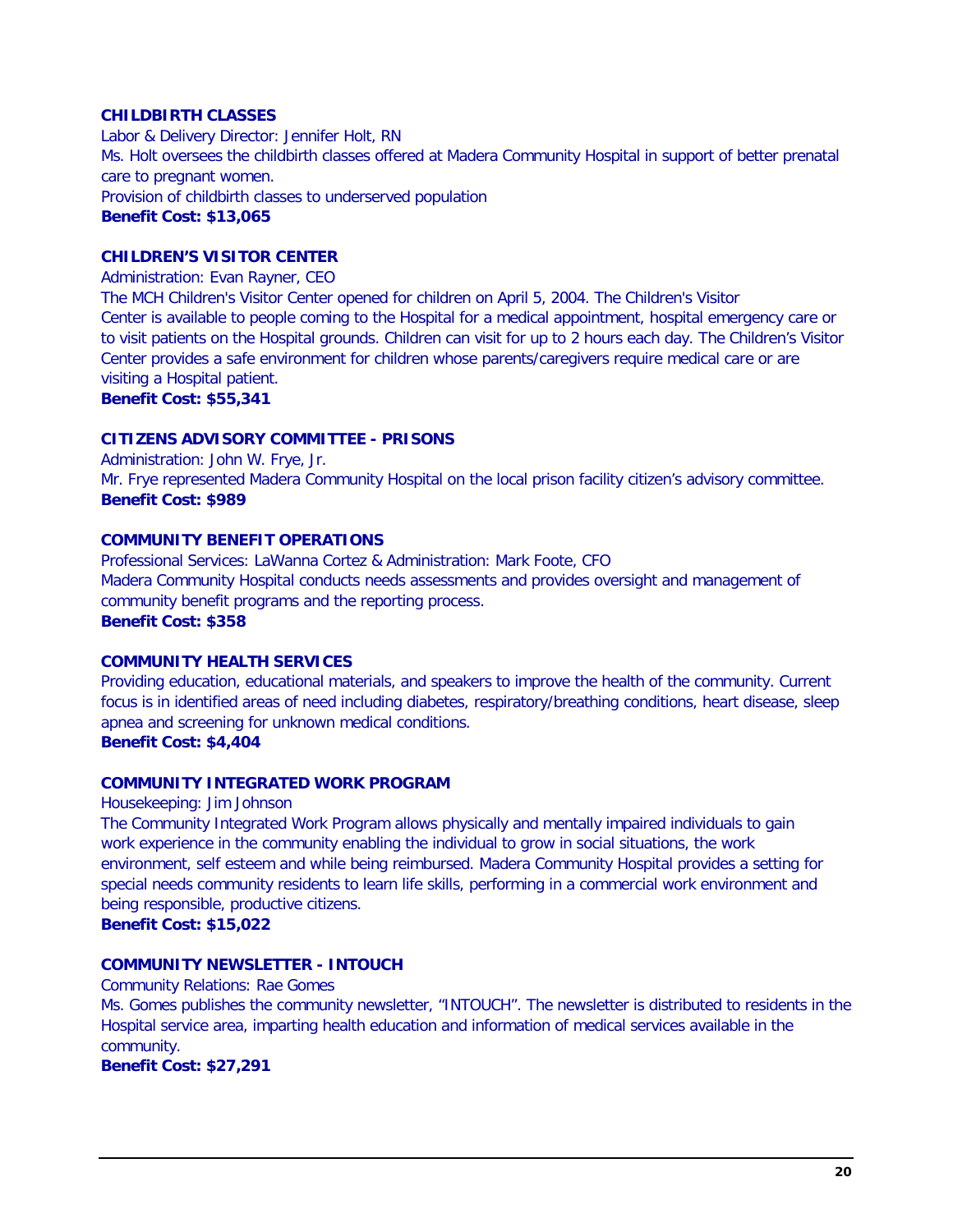#### **COMMUNITY RELATIONS**

Community Relations: Rae Gomes Ms. Gomes acts as advisor for the MCH Foundation; scheduling and attending monthly meetings and assisting with fund raising activities **Benefit Cost: \$1,254**

#### **COST OF WORKER'S COMPENSATION INSURANCE FOR HOSPITAL VOLUNTEERS**

Administration: Evan Rayner, CEO The cost of workers' compensation provided by the hospital to it onsite volunteers. **Benefit Cost: \$3,050**

#### **CSUF DIETETIC INTERN PROGRAM**

Madera Community Hospital provides meeting rooms and space for group to meet for classes and individual study.

**Benefit Cost**: **\$33,176**

#### **COUNTY COALITION**

Administration: John Frye, Jr., CEO Mr. Frye represented Madera Community Hospital in this Madera County group. **Benefit Cost: \$1,582**

#### **DIABETES SUPPORT GROUP EDUCATOR**

Family Health Services Clinic Director: Karen Paolinelli, RN, COO The Diabetes Program of Madera Community Hospital had defined its target population as individuals residing in Madera County over the age of 18 years who have been diagnosed with either of the following: type 1 or type 2 diabetes, pre-diabetes or metabolic syndrome. **Benefit Cost: \$1,546**

#### **DISASTER READINESS / EMERGENCY PREPAREDNESS**

Facilities Management: Jim Johnson, Director Costs associated with new expanded training, task force participation and drills to increase preparedness in event of disaster.

**Benefit Cost: \$2,910**

#### **HOSPITAL COUNCIL of NORTHERN AND CENTRAL CALIFORNIA**

Administration: John W. Frye, Jr.

Mr. Frye represents Madera Community Hospital on the Hospital Council of Northern and Central California and the California Hospital Association working with other hospital leaders to understand and promote areas of common interest in providing healthcare to our communities. The Council works in collaboration with Fresno area hospitals in assessing and meeting healthcare needs of the Fresno/Madera Service Area. **Benefit Cost: \$5,139**

#### **HEALTH PROFESSIONAL EDUCATION & OUTREACH**

Human Resources Director: Christine Watts-Johnson Ms. Watts-Johnson works with the local high schools about healthcare careers. **Benefit Cost: \$974**

#### **INTER-AGENCY COMMITTEE**

Administration: John W. Fry, Jr. Mr. Frye met with other agencies within the community to discuss community improvements and strategize to put those discussions into an activity.

**Benefit Cost: \$2,965**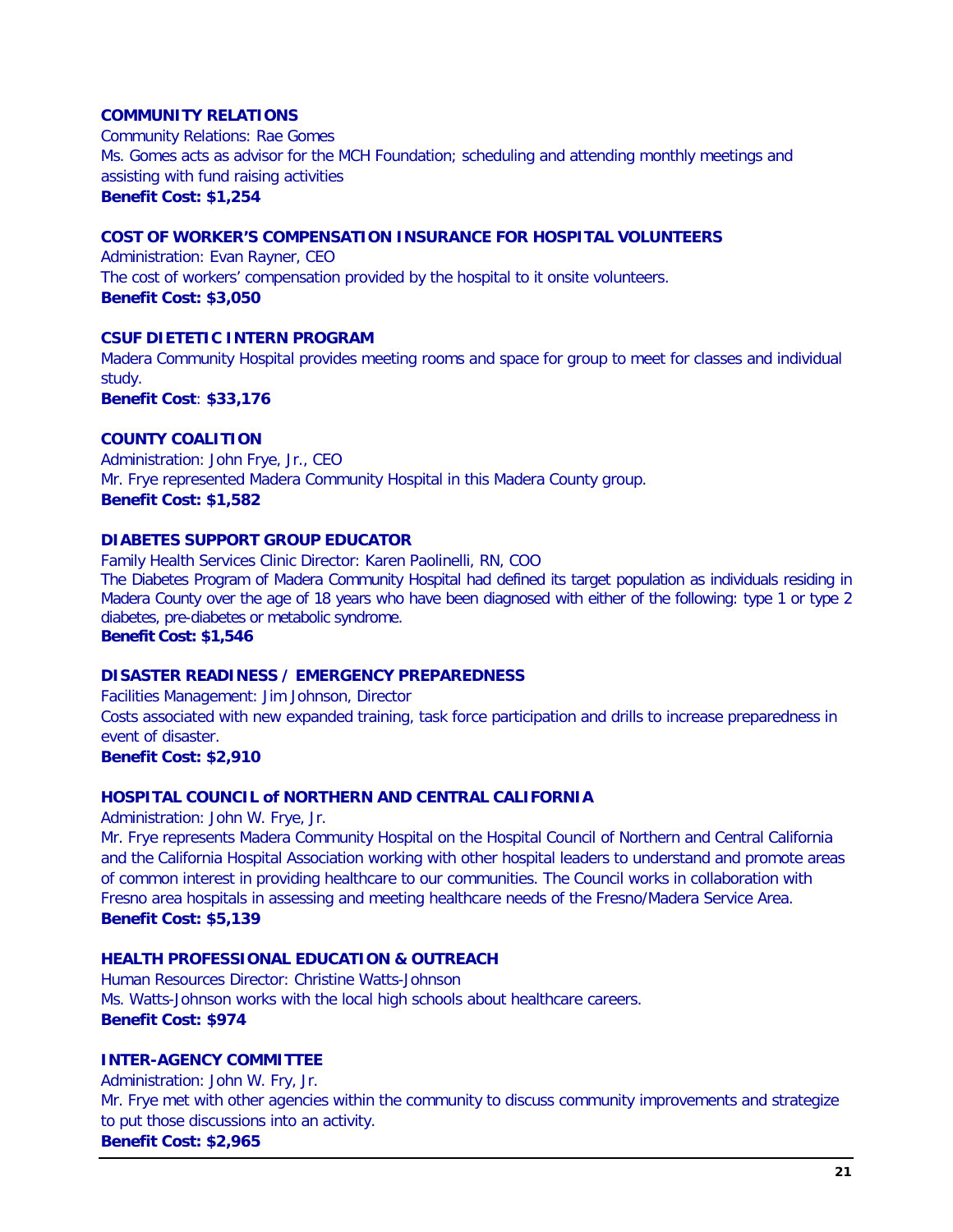#### **INTERPRETER SERVICES FOR HARD OF HEARING AND NON-ENGLISH PATIENTS**

Human Resources Director: Chris Watts-Johnson Madera Community Hospital provides interpreter services for deaf & hard of hearing and non-English speaking patients. **Benefit Cost: \$22,925**

#### **MADERA COMPACT BOARD**

Administration: John W. Frye, Jr.

The Madera Compact is a coalition of business, community and education leaders working collaboratively to support efforts to improve the quality of life in Madera County. The Madera Compact promotes partnerships with schools to improve the achievement levels and skills of students and prepare them for the increasing demands of society and the workplace. **Benefit Cost: \$4,250**

#### **MADERA HIGH SCHOOL ROP CLASS**

Administration: Meri Combs, RN Meri Combs and Gail Rowell coordinate MCH Nursing Scholarship Program for both Madera High School campuses. **Benefit Cost: \$650**

#### **MADERA KIWANIS CLUB**

Maintenance: Jim Johnson Mr. Johnson participates in the Madera Kiwanis Club and attends monthly meetings. **Benefit Cost: \$3,492**

#### **MADERA ROTARY CLUB**

Administration: John W. Frye, Jr. Mr. Frye participates in the Madera Rotary Club and attended weekly meetings. **Benefit Cost: \$3,261**

#### **MCH FOUNDATION**

Community Relations: Rae Gomes Ms. Gomes assists the hospital with fundraising events throughout the year. **Benefit Cost: \$1,884**

#### **MCH JUNIOR VOLUNTEER LEADERSHIP**

Human Resources: Melissa Bushey Ms. Bushey provides assistance and guidance to Junior Volunteers. **Benefit Cost: \$1,739**

#### **MCH VOLUNTEER LEADERSHIP**

Community Relations: Rae Gomes Ms. Gomes participates in leadership meeting with the volunteers every month. **Benefit Cost: \$520**

#### **MERCED COLLEGE LVN PROGRAM ADVISORY COMMITTEE**

Nursing Administrator: Tammy Galindo, RN Ms. Galindo assists with program and development of curriculum for the local LVN program. Madera Community Hospital encourages enrollment in nursing programs to alleviate the ongoing nursing shortage. Curriculum is developed to provide education that is applicable to current healthcare environment. **Benefit Cost: \$252**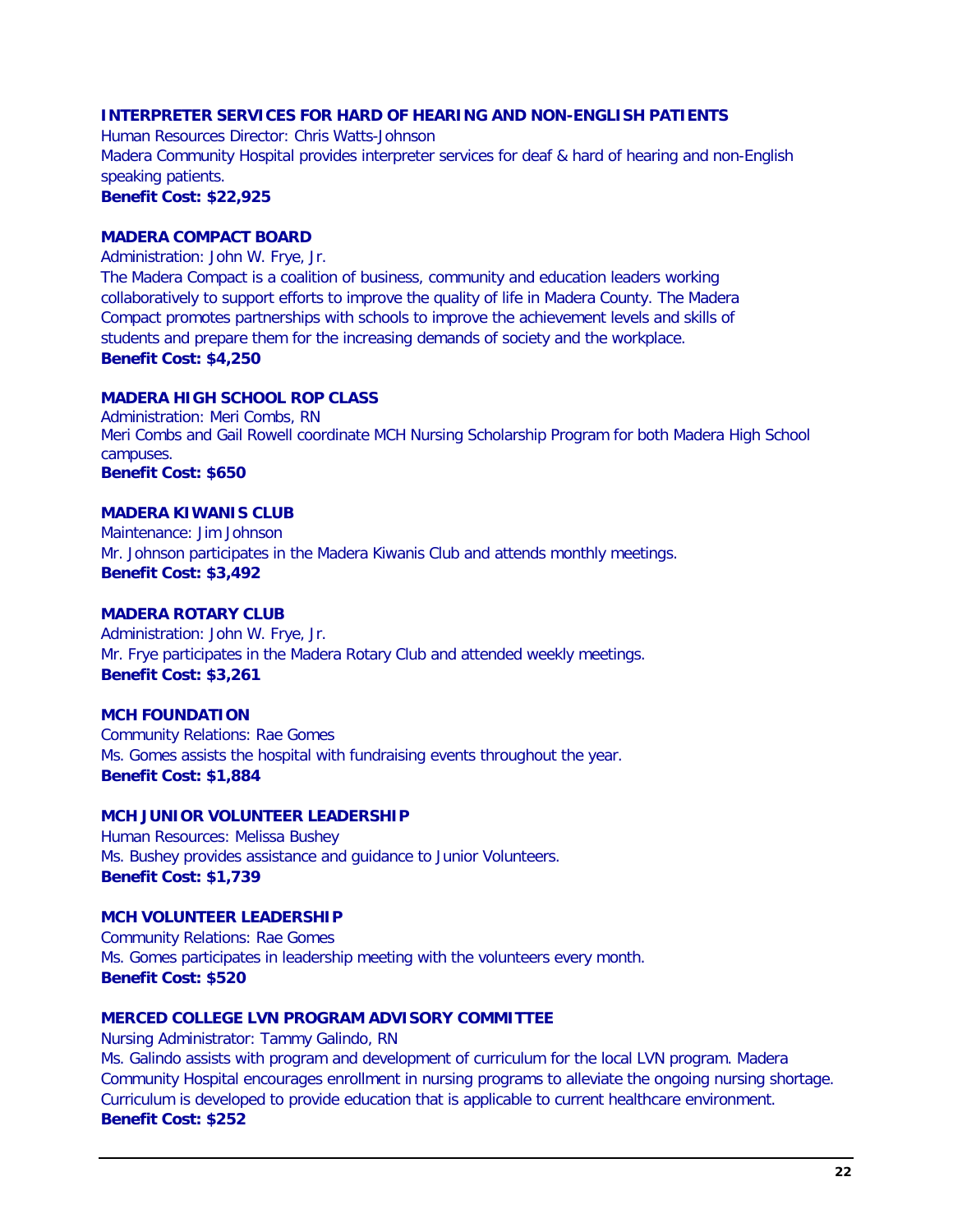#### **NLC ACADEMIC SERVICE PARTNERSHIP**

Nursing Administrator: Tammy Galindo, RN Ms. Galindo participates in the Nursing Leadership Council meetings. **Benefit Cost: \$662**

#### **NURSING LEADERSHIP COALITION**

Nursing Administrator: Tammy Galindo, RN Ms. Galindo participates in this organization on behalf of Madera Community Hospital. **Benefit Cost: \$1,353**

#### **NURSING SCHOLARSHIP FUNDING**

Nursing Administrator: Tammy Galindo, RN Nursing Scholarship Funding assists nursing students with tuition payments for nursing scholarships. **Benefits Cost: \$7,678**

#### **NUTRITION RESOURCES – Dietetic Interns**

Dietary Services: Ramiro Caldron Mr. Calderon supervises the Interns clinical charting, food service projects, from Fresno State and Central Valley WIC.

**Benefit Cost: \$3,036**

#### **OVERSIGHT & DIRECTION R.N. & LVN NURSING EXTERNS**

Med/Surg Director: Tammy Galindo, RN & Meri Combs, RN Ms. Galindo and Ms. Combs provide oversight and direction to sponsorship programs for the R.N. and LVN Nursing Schools and Nurse Extern Training Programs. This includes clinical placement, coordination of students, supervision and orientation training for nursing faculty and students **Benefit Cost: \$60,528**

#### **PHYSICIAN RECRUITMENT FOR FEDERALLY DESIGNATED MEDICALLY UNDERSERVED**

Administration: John W. Frye, Jr. Mr. Frye coordinated the recruitment efforts of physicians to establish practice in a federally designated medically underserved area. **Benefit Cost: \$18,688**

#### **POVERELLO HOUSE BOARD OF TRUSTEES**

Administration: John W. Frye, Jr. Mr. Frye serves as Treasurer on the Poverello House Board of Trustees. Poverello House provides food, clothing, shelter and limited medical care to the homeless population. **Benefit Cost: \$8,204**

#### **PROVISION OF MEETING SPACE FOR COMMUNITY SERVICE ORGANIZATIONS**

Administration: John W. Frye, Jr. Provision of meeting rooms / space for not-for-profit community service organizations, coalitions, social service networks such as Chamber of Commerce, Soroptomists, Lions, etc. **Benefit Cost**: **\$34,305**

#### **PUBLIC HEALTH INSTITUTE**

Administration: John W. Frye, Jr. John Frye, Jr. attended meetings with the Public Health Institute for health updates and information that is or will affect the community. **Benefit Cost: \$692**